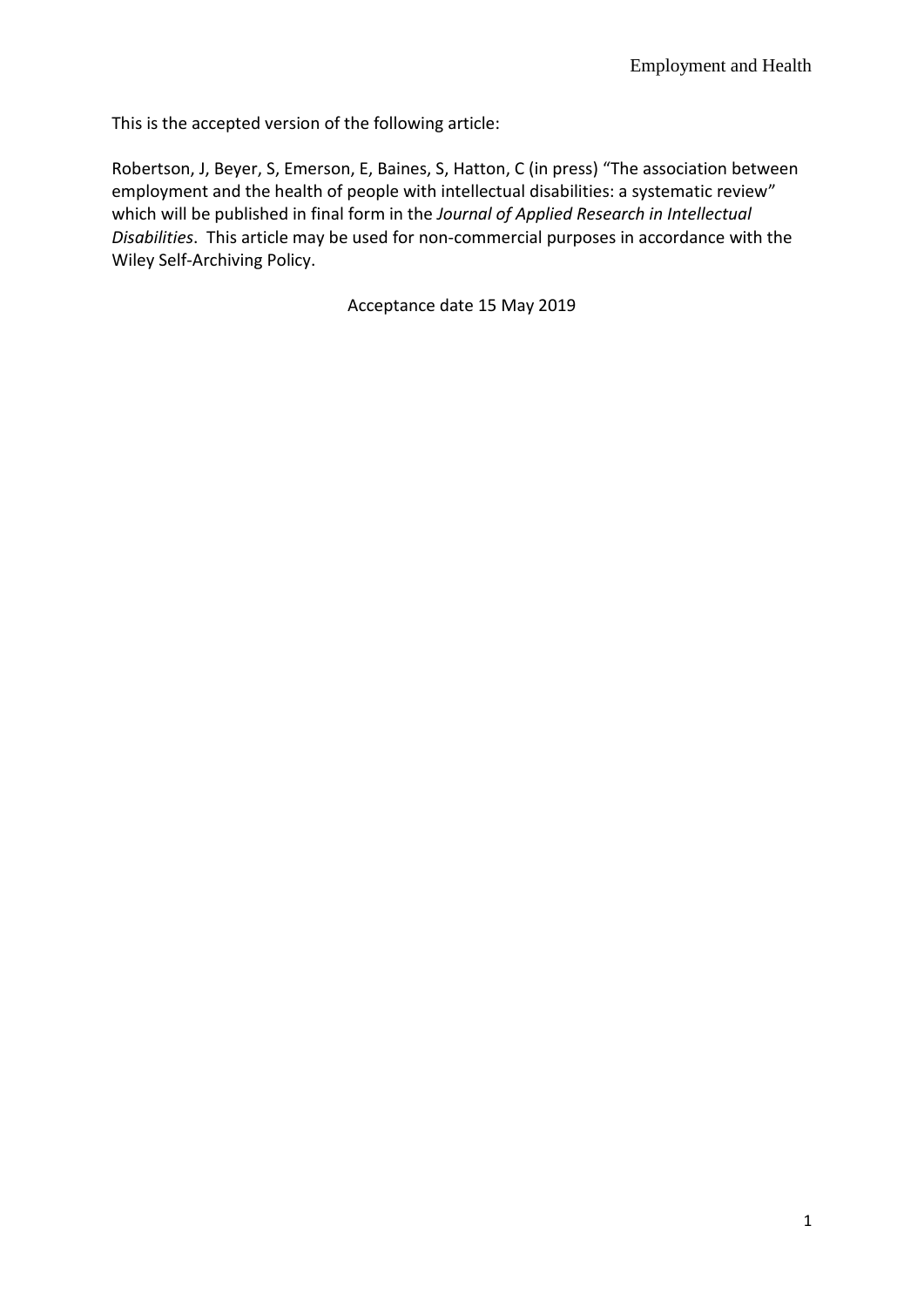# **The association between employment and the health of people with intellectual disabilities: a systematic review**

*Janet Robertson<sup>1</sup> , Steve Beyer<sup>2</sup> , Eric Emerson1, 3 , Susannah Baines<sup>1</sup> , and Chris Hatton<sup>1</sup>*

<sup>1</sup> Centre for Disability Research, Division of Health Research, Faculty of Health and Medicine, Lancaster University, LA1 4YT, United Kingdom

<sup>2</sup> School of Medicine, Cardiff University, Cardiff, CF10 3AT, United Kingdom

<sup>3</sup> Centre for Disability Research and Policy, University of Sydney, Australia

Corresponding Author: Dr Janet Robertson, Centre for Disability Research, Division of Health Research, Faculty of Health and Medicine, Lancaster University, LA1 4YT, United Kingdom.

Email: j.m.robertson@lancaster.ac.uk

Tel: +44 1524 592895 Fax: +44 1524 592658

## **Acknowledgements**

This work was supported by Public Health England. However, the findings and views reported in this paper are those of the authors and should not be attributed to Public Health England.

## **Declaration of Interest**

The authors report no conflicts of interest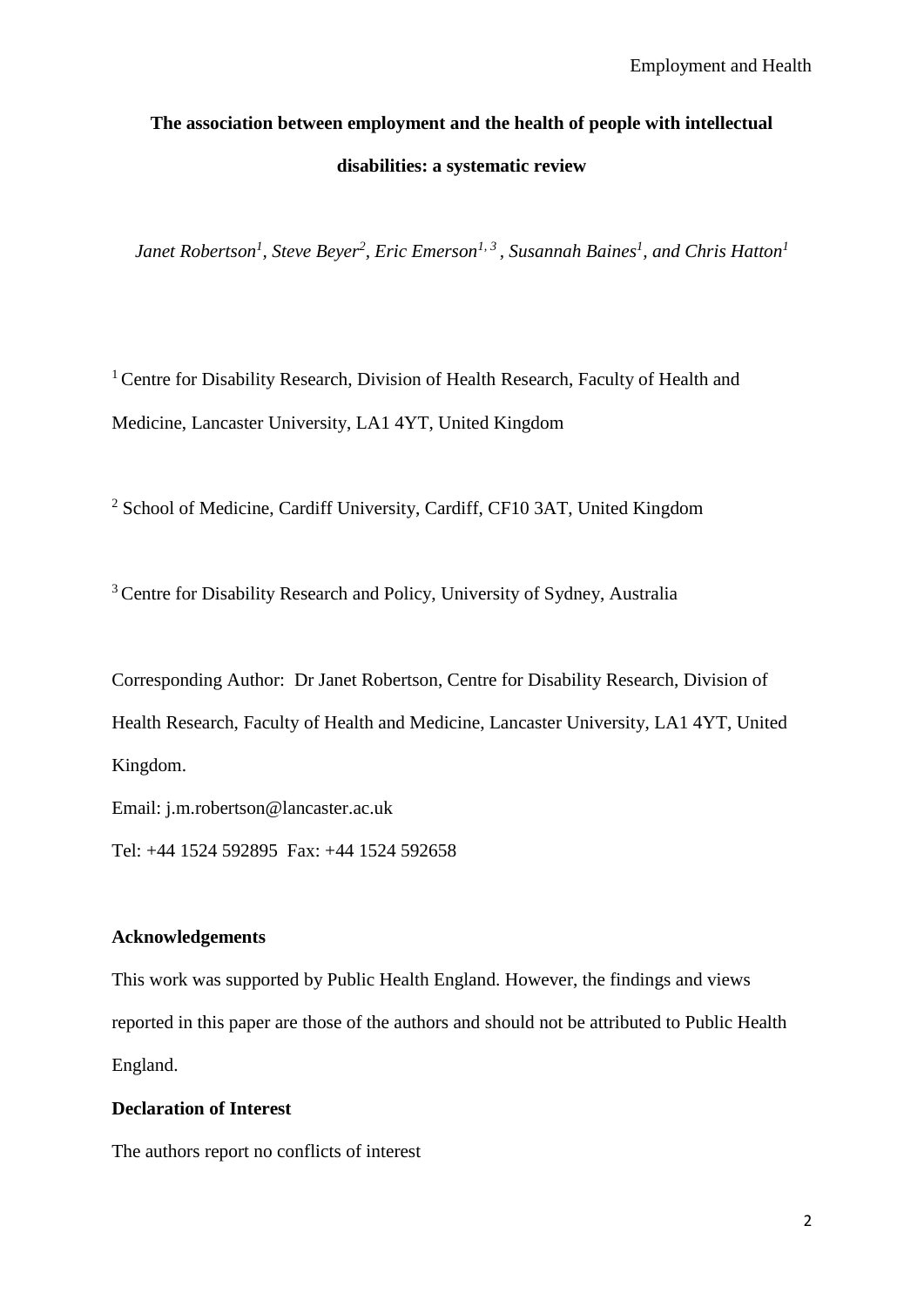## **The association between employment and the health of people with intellectual disabilities: a systematic review**

#### **Abstract**

*Background*. There is strong evidence indicating that paid employment is generally good for the physical and mental health of the general population. This systematic review considers the association between employment and the health of people with intellectual disabilities.

*Method*. Studies published from 1990 to 2018 were identified via electronic literature databases, email requests, and cross-citations. Identified studies were reviewed narratively.

*Results*. Twelves studies were identified. Studies were generally consistent in reporting an association between being in paid employment and better physical or mental health status

*Conclusion*. This review supports the view that the well-established association between employment and better health is similar for adults with and without intellectual disabilities. However, evidence establishing causality is lacking and further research to determine specific health benefits attributable to employment for people with intellectual disabilities and the causal pathways that operate is required.

*Keywords:* employment; health; intellectual disabilities

4,805 words not including appendix, references or table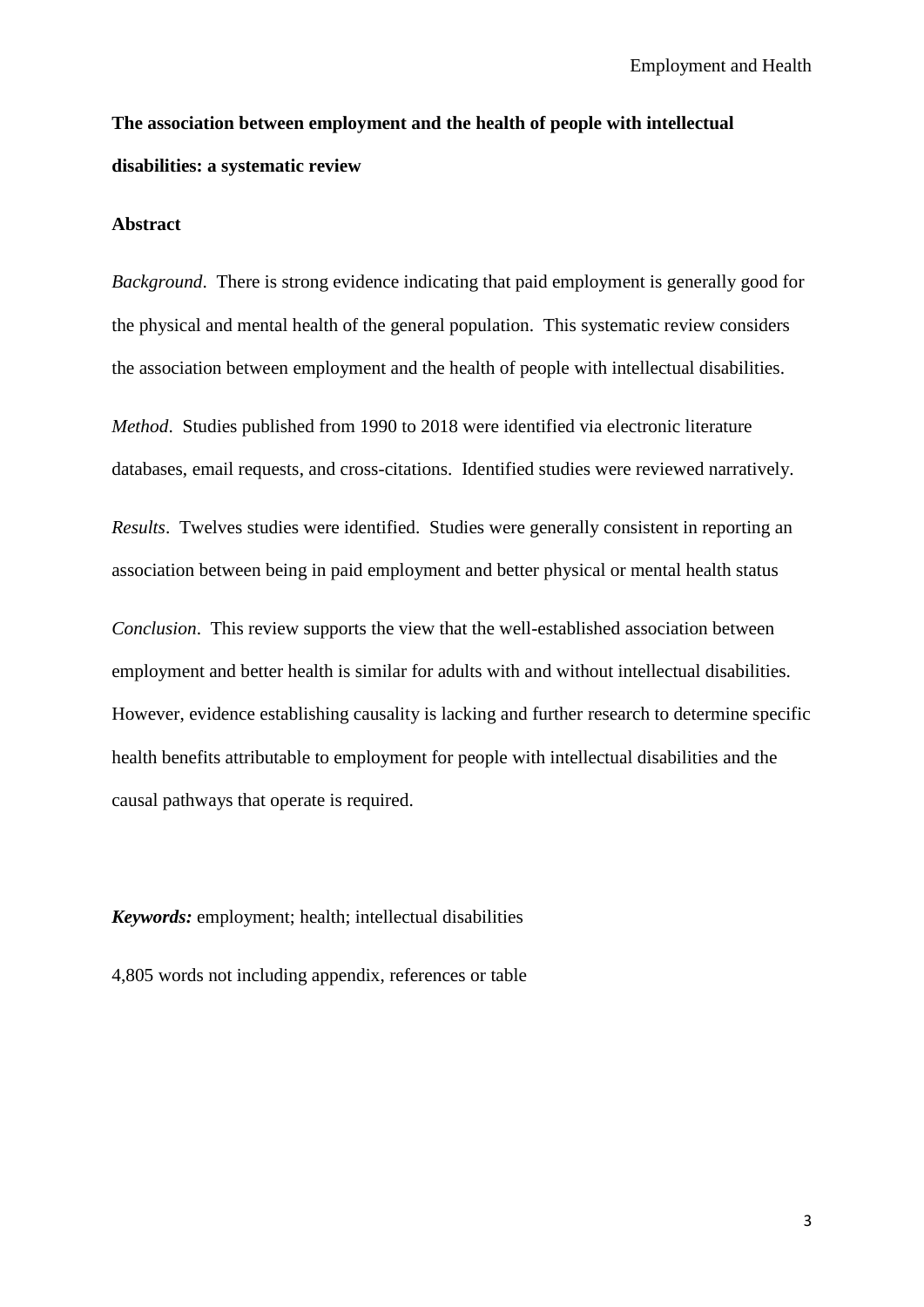Employment and Health

#### **Introduction**

There is strong evidence to show that paid employment is generally good for people's physical and mental health (NICE, 2015, van der Noordt et al., 2014). Evidence demonstrates that having a job is associated with a greater sense of autonomy, improved selfreported well-being, reduced depression and anxiety symptoms, increased access to resources to cope with demands, enhanced social status and unique opportunities for personal development and mental health promotion (Modini et al., 2016). Findings from longitudinal studies suggest that employed persons, compared to unemployed persons, have lower anxiety, lower levels of depression, lower depressive affect, better mood, lower psychological distress, fewer psychological symptoms, higher perceived quality of life (Hergenrather et al., 2015a), and better physical health (Hergenrather et al., 2015b). Whilst establishing a clear causal direction in the relationship between employment and health is difficult due to health being potentially both a cause and a consequence of employment status, the latter two systematic reviews' focus on longitudinal studies provides stronger evidence for a causal link between being in employment and better health.

The benefits of work are most apparent when compared with the detrimental effects of becoming unemployed on physical and mental health, with almost all studies on the effect of unemployment on health concluding that unemployment is bad for your health (Norström et al., 2014) and the detrimental mental health effects of unemployment being welldocumented (Modini et al., 2016). Unemployment is also associated with increased rates of limiting long-term illness, mental illness and cardiovascular disease, an increase in overall mortality, in particular due to suicide (Roelfs et al., 2011, Milner et al., 2013), much higher use of medication and much worse prognosis and recovery rates (Marmot Review, 2010).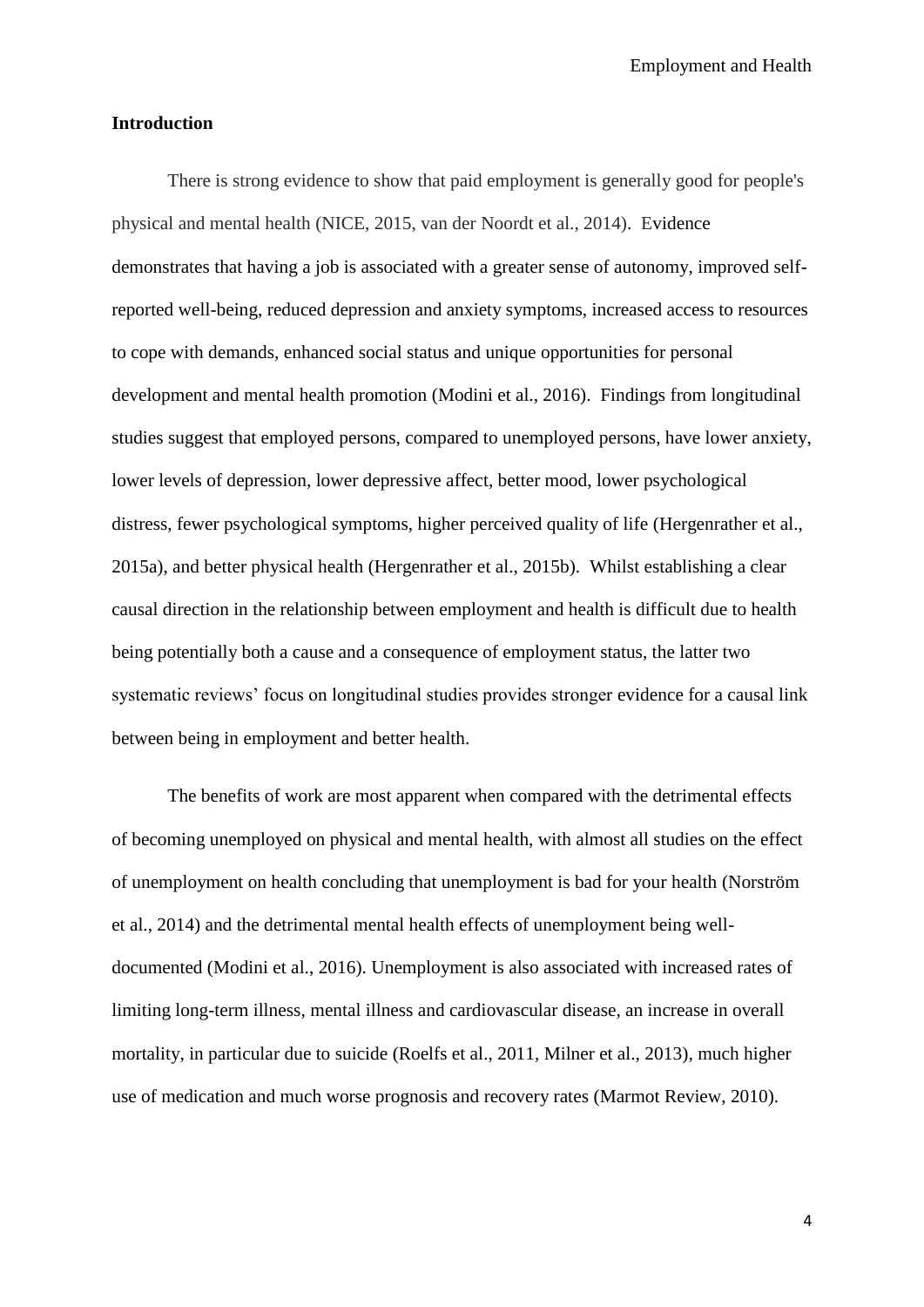Typical forms of activity and employment opportunities for people with intellectual disabilities include segregated day programs and sheltered workshops, and supported employment in competitive settings with typical wages and ongoing individualized support services (Owen et al., 2015). In view of the impact of employment on health and well-being, internationally policy concerning people with intellectual disabilities has been directed towards improving the employment opportunities of people with intellectual disabilities (Blamires, 2015, Siperstein et al., 2014), with policy favouring community-based employment (Beyer et al., 2010). It has been estimated that 65% of people with intellectual disabilities in England without a job would like one (Emerson et al., 2005). However, despite a succession of English Government initiatives relating to the employment of people with intellectual disabilities (Blamires, 2015) employment rates remain extremely low. The overall paid/self-employment rate for working age adults with intellectual disabilities in England receiving long-term support from social care agencies was 5.7% in 2016/17 (NHS Digital, 2017). Similarly, in the United States, despite substantial investment to promote employment for people with intellectual disabilities, the employment rate showed no improvement over the period of a decade (Siperstein et al., 2014).

A review on the impact of supported employment on the socio-emotional well-being of people with intellectual disabilities found that overall outcomes for people with intellectual disabilities entering employment were positive, particularly in terms of quality of life (QoL), well-being and autonomy (Jahoda et al., 2008). Subsequent studies have also found that people with intellectual disabilities in employment report better QoL (Memisevic et al., 2016) and that QoL is higher for those in open employment compared to sheltered employment (Kober and Eggleton, 2005). A more inclusive setting (e.g. competitive/integrated employment) is also generally associated with higher levels of job satisfaction for people with intellectual disabilities (Kocman and Weber, 2018, Akkerman et al., 2016). Conversely,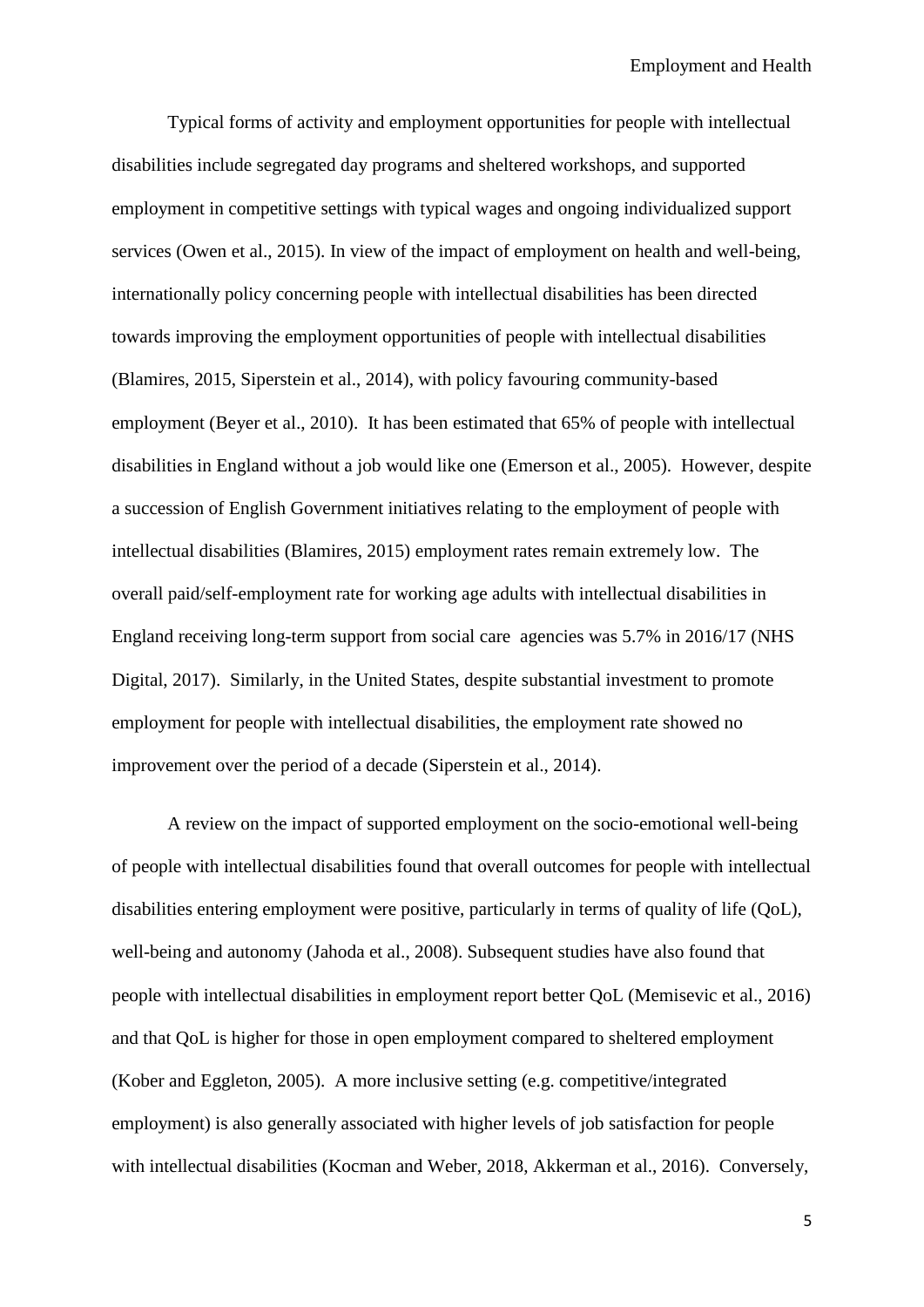people with intellectual and developmental disabilities who lack productivity more broadly describe a significant void in their life due to the absence of both meaningful activity and social connections (Lysaght et al., 2017). Overall life satisfaction has been found to be lowest for people with developmental disabilities (60% of whom had intellectual disabilities) who were 'idle' (non-student with no paid work, volunteer work, or housework) or who only reported housework as an activity (Salkever, 2000).

However there are some mixed findings, with studies finding no association between employment status and overall life happiness (Blick et al., 2016) or QoL (Verdugo et al., 2006) for people with intellectual disabilities. Indeed, for some people with intellectual disabilities in employment there may be a lack of perceived social acceptance (Jahoda et al., 2008) and for some it may serve to highlight the limits of their competence and marginal social status (Jahoda et al., 2009). Those in integrated employment can feel lonely (Gascon, 2009), with some people with intellectual disabilities feeling alienated or left out from the rest of the workforce (Wistow and Schneider, 2003, Petrovski and Gleeson, 1997). Further, employment for people with intellectual disabilities can also be tenuous with high rates of job loss (Jahoda et al., 2009, Howarth et al., 2006, Lemaire and Mallik, 2008).

There is, then, some evidence that employment can promote the QoL, well-being and autonomy of people with intellectual disabilities, although it is important to be mindful of potential negative effects of employment (Gascon, 2009). Less attention has been paid to the issue of whether employment can promote the physical and mental health of people with intellectual disabilities. As yet, no review has addressed the question of whether or not the potential benefits of employment are translated into improved physical and mental health for people with intellectual disabilities. In this review, we consider the association between employment and the physical and mental health (including challenging behaviour as an indicator of mental health) of people with intellectual disabilities. Employment is taken to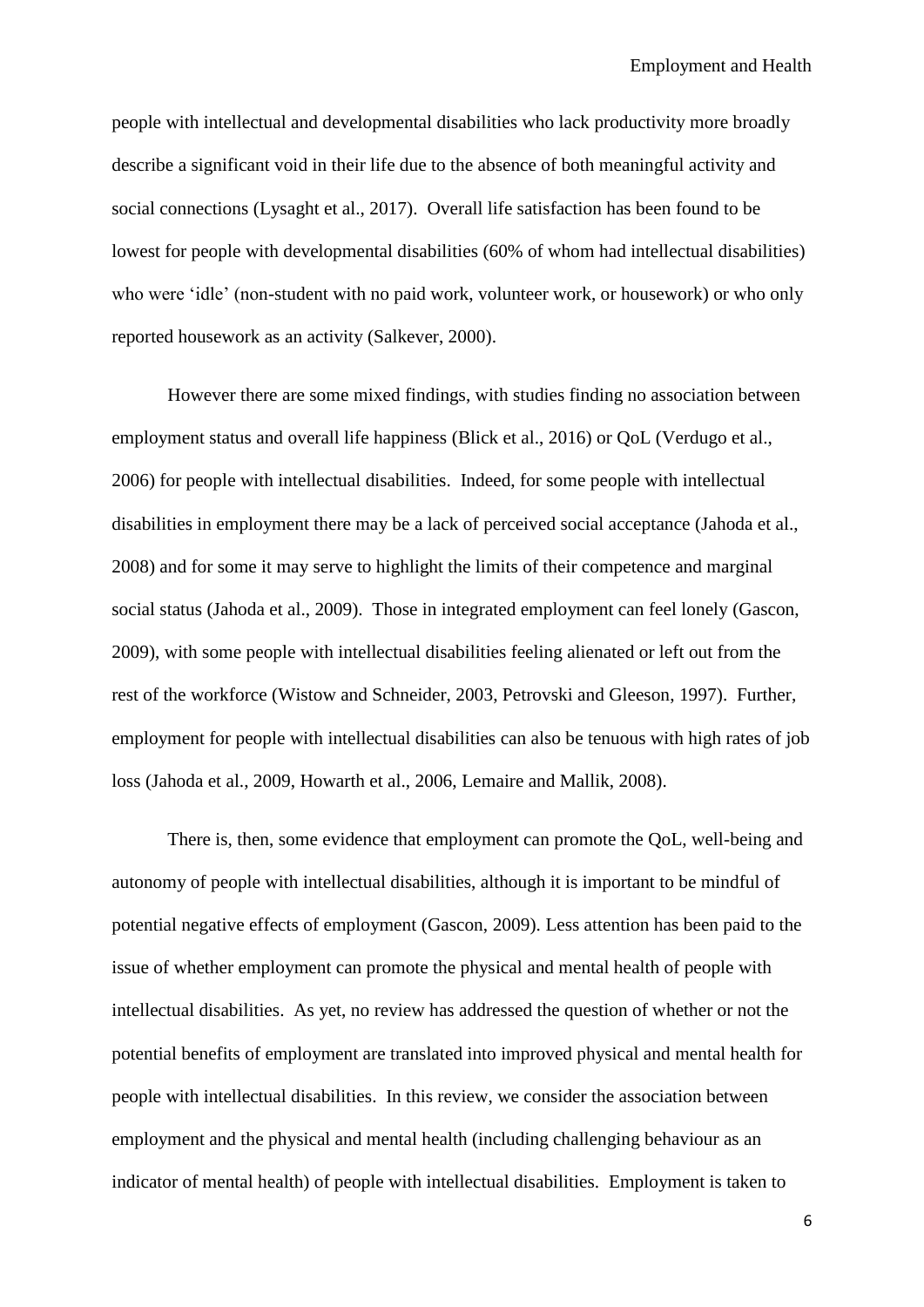mean paid employment (e.g. competitive employment, supported employment) and does not include sheltered workshops, day services, and forms of occupation where no remuneration is received or remuneration is below the appropriate minimum wage. The aim of the review is to summarise existing international research, published in the English language, on the association between employment and outcomes for people with intellectual disabilities in relation to direct measures of physical or mental health, including challenging behaviour as an indicator of mental health.

## **Method**

The review was conducted in accordance with PRISMA guidelines (Moher et al., 2009). Electronic database searches were conducted using Medline, PsycINFO, and Cinahl (all on EBSCO) and Web of Science. In addition, a request for information on research relevant to the review was sent to the Intellectual Disability UK Research mailing list, the International Association for the Scientific Study of Intellectual and Developmental Disabilities (IASSIDD) Health Special Interest Research Group (July 2017), and members of the European Union of Supported Employment (EUSE; September 2017). In addition, the reference lists of studies meeting the inclusion criteria were searched (see Fig. 1).

Word search terms relating to employment and health were collated by examining terms occurring in existing systematic reviews relating to employment and physical or mental health in the general population (Hergenrather et al., 2015b, Hergenrather et al., 2015a, Modini et al., 2016) and other relevant literature reviews (Kocman and Weber, 2018, Lysaght et al., 2012, Beyer and Robinson, 2009). Word search terms were used to identify relevant MeSH/Cinahl headings and Index terms in PsycINFO. Three blocks of search terms were developed and combined with the Boolean operator 'and': i. terms for employment; ii, terms for physical or mental health; and iii. terms for intellectual disabilities which have been used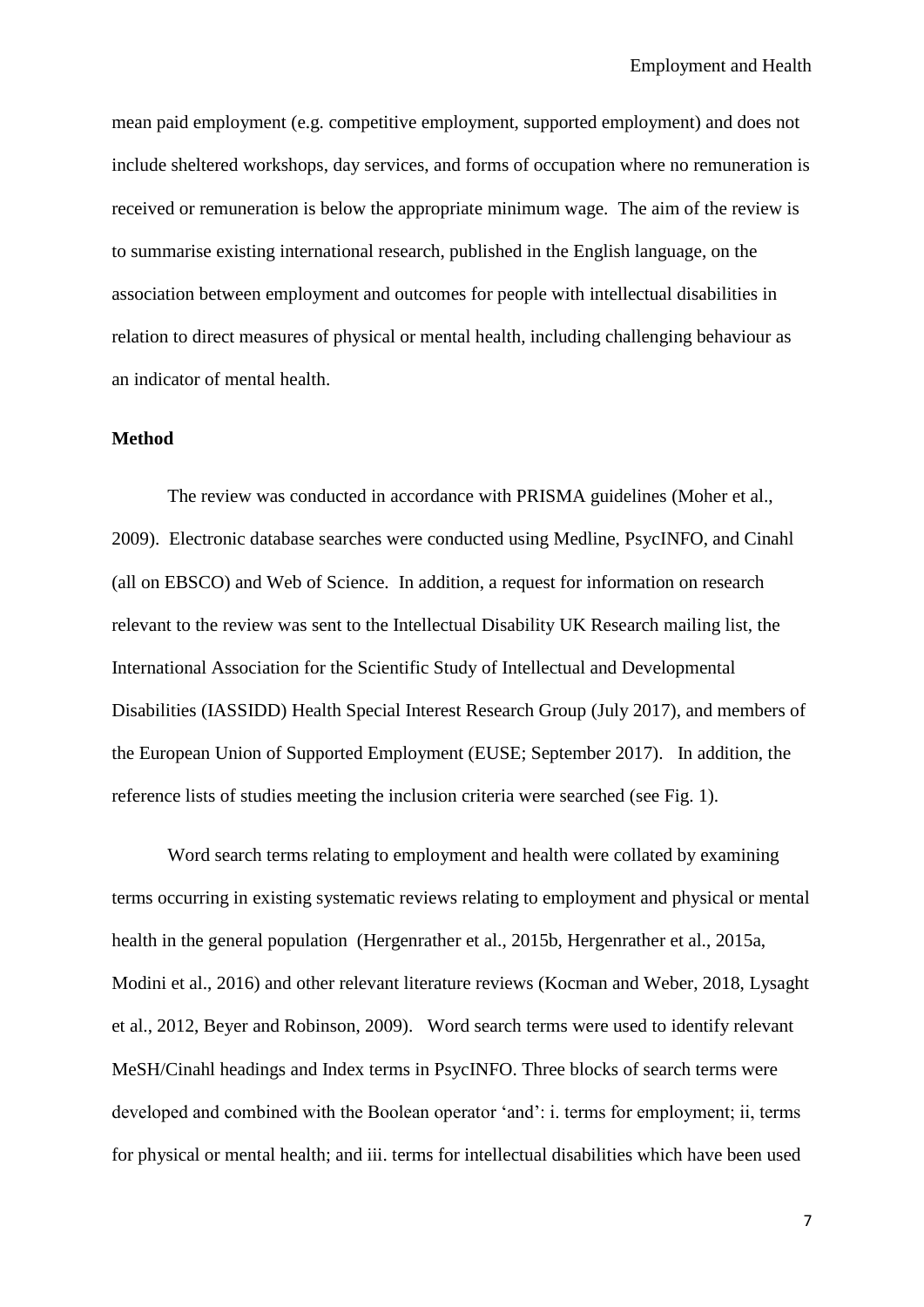in previous systematic reviews (e.g. Robertson et al., 2017b, Robertson et al., 2017a). Searches were initially run in June 2017 and subsequently updated in May 2018. An example of a database specific search strategy (Medline) is given in Appendix 1.

## *Inclusion/Exclusion Criteria*

Articles were required to meet all the following inclusion criteria: peer reviewed; English language full text; published from 1990 to 2018; quantitative research, qualitative research, evaluation or audit; samples where 75% or more have intellectual disabilities or mixed samples where results are disaggregated for people with intellectual disabilities; study has participants aged 18 years or more; includes quantitative or qualitative data regarding the association between paid employment (as the independent variable), and the physical or mental health (including challenging behaviour) of people with intellectual disabilities (as the dependent variable).

The following exclusion criteria were applied: not peer reviewed or peer review status unclear; any study employing any research design with a sample size of less than 10 for participants in employment (i.e. excluding controls not in employment); reviews, letters, commentaries, editorials, meeting or conference abstracts; studies on conditions where intellectual disabilities cannot be assumed (e.g. cerebral palsy) where results not disaggregated for people with intellectual disabilities; studies on specific syndromes associated with intellectual disabilities with the exception of Down syndrome which is the most common genetic cause of intellectual disabilities (Sherman, Allen, Bean, & Freeman, 2007); studies where reported outcomes are not direct indicators of physical or mental health e.g. general morale, self-esteem, QoL (unless specific health related QoL domain reported), suboptimal mood, loneliness, independence, social inclusion, sense of identity; studies on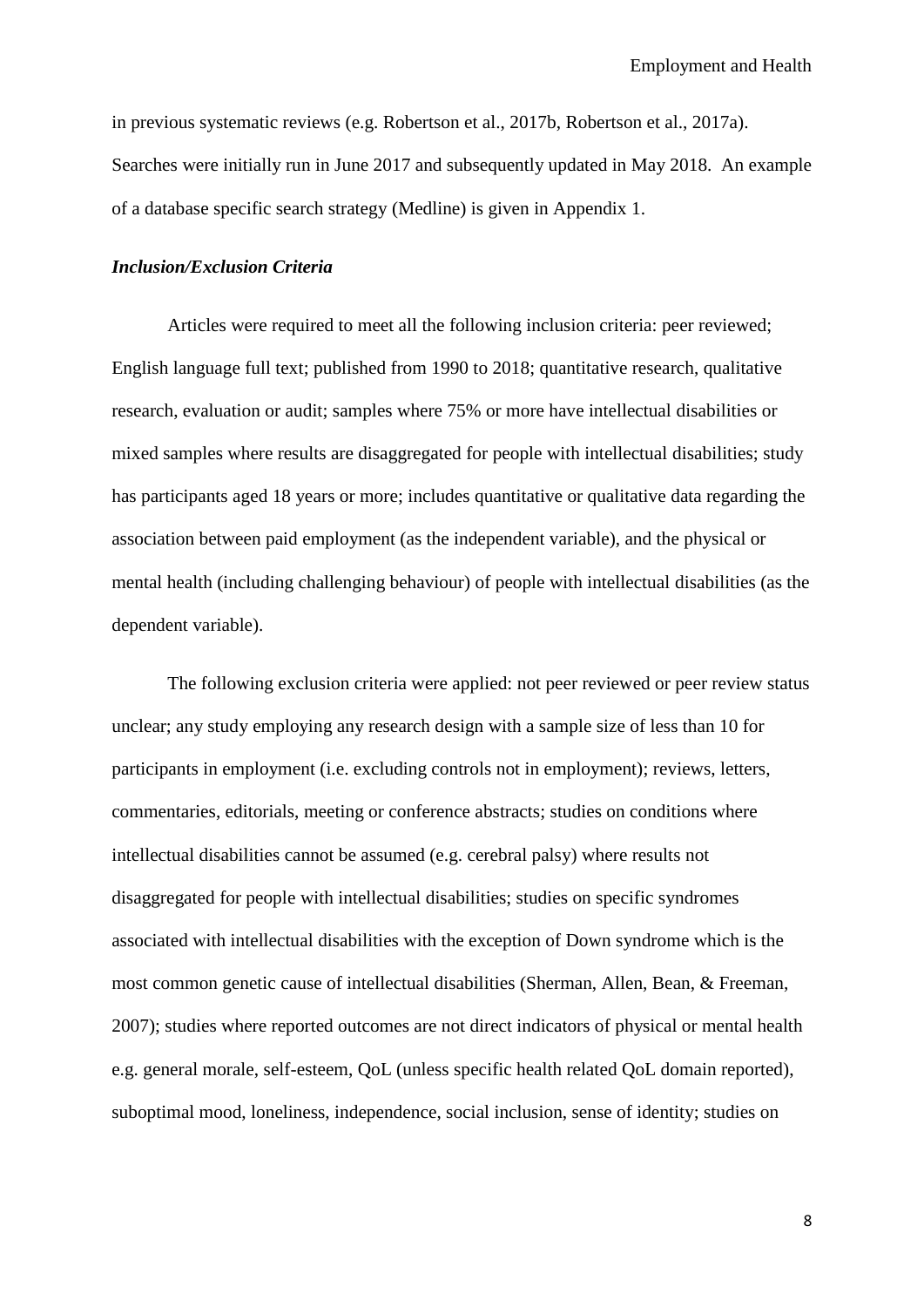forms of occupation where no remuneration is received; studies on sheltered workshops or forms of day service provision.

Initially, titles and abstracts were used to exclude studies which were obviously not within scope (first author). A random sample of 20% of all search results (264 articles) was assessed by a second reviewer. There were three instances of disagreement, and in all cases articles were not ultimately included in the final review (overall agreement 98.9%; Kappa .818). Those retained for further screening were those for which relevance could not be assessed without accessing full text, or those that were chosen as potentially within scope. These studies were screened by the first and last author and discussed until consensus was reached on whether or not they met the inclusion criteria. All relevant studies were included in the review regardless of methodological quality. Study data were extracted from full text articles and entered into an Excel database with regard to: authors, year, country, main focus of study, study design, sample source, key sample features, sample size, sample age range (mean, SD and median), sample living situation, percentage of sample male, measures employed, and main findings.

#### *Quality Assessment/Risk of Bias*

Study quality was assessed using the Mixed Methods Appraisal Tool (MMAT) which was designed for the appraisal stage of systematic reviews that include qualitative, quantitative and mixed method studies and allows reviewers to concomitantly appraise most common types of study methodology and design (Pluye et al., 2011). In the MMAT, primary studies (or mixed method study components) are rated in relation to four specific methodological quality criteria depending on study type: qualitative; quantitative randomized controlled (trials); quantitative non-randomized; or quantitative descriptive studies. The number of the criteria met is reported in the form of an asterix (\*) for each criterion met. The MMAT is an efficient tool, but reliability needs further improvement, particularly for two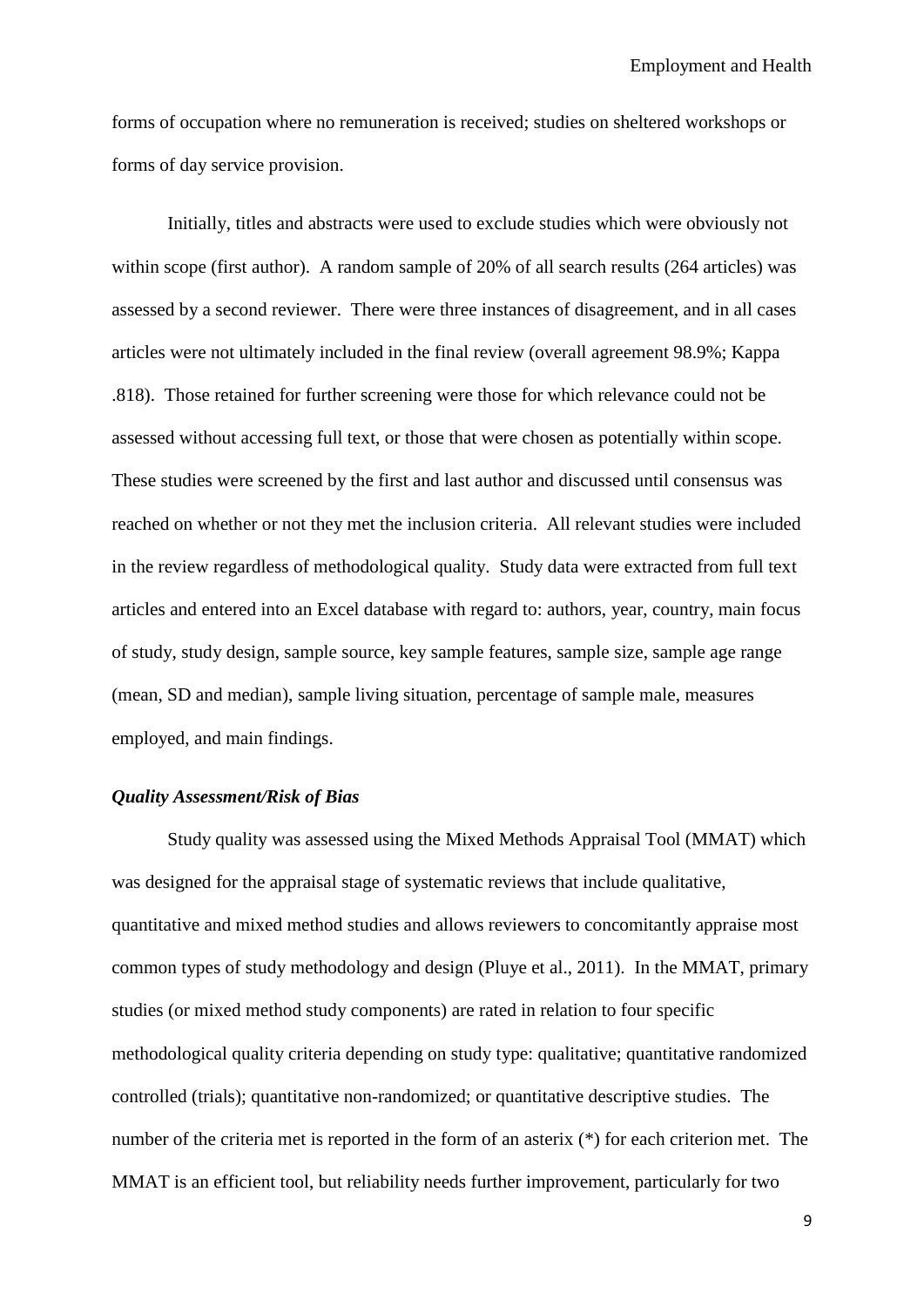items relating to qualitative studies including the sentence 'appropriate consideration' (Souto et al., 2015).

MMAT scores were entered into the Excel database. All extracted data in Excel were subsequently checked for accuracy and completeness by the last author. Whilst a third reviewer was available to resolve any disagreements, none arose. Results were collated, summarised and reported via a tabulation of key data, descriptive numerical summary of included studies (e.g. number with particular research designs) and a descriptive narrative summary of the results in relation to mental and physical health outcome measures. Due to variation in the methodology of included studies, meta-analysis was not appropriate.

## **Results**

Electronic database searches identified a total of 2,059 records, with 1,318 remaining following the removal of 741 duplicate records. Following screening by title and abstract, 1,292 were excluded, leaving 26 for consideration of full text, of which 10 were included in the review along with 2 additional articles identified via other sources (cross-citations/email requests) giving a total of 12 articles (12 individual studies) (see Fig. 1). Studies are summarised in Table 1 and described narratively below.

## Figure 1 Here

## *Geographical spread & study design*

All studies were from high income Anglophone countries: three from the UK generally, plus one each from Scotland, Wales, and England. There were three from Australia, and one each from Canada, Ireland, and the US. Nine of the studies were crosssectional (three of which were based on secondary analysis of large scale study data), and three were longitudinal.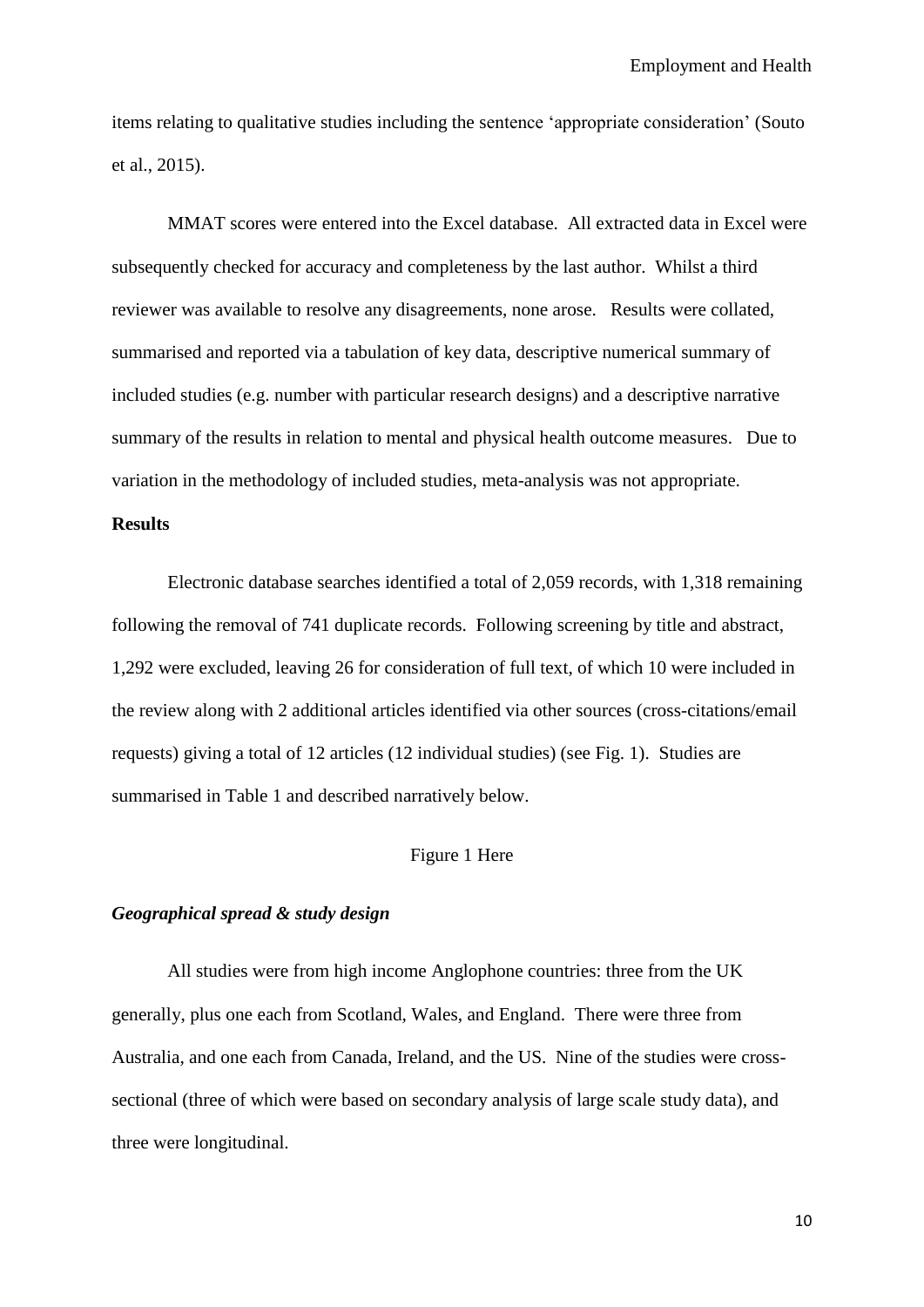#### Table 1 Here

## *MMAT Quality Appraisal*

Information on MMAT study types and scores is given in the first column of table 1. With the exception of one mixed methods (MM) study, all studies, and the MM study quantitative component, fell within the MMAT category 'quantitative non-randomized'. Four studies met all MMAT criteria. Only two studies, and the quantitative component of the MM study, did not meet the QNR criterion one 'are participants recruited in a way that minimizes selection bias?'. All studies met the criterion two 'are measurements appropriate?'. Four studies, and the quantitative component of the MM study, did not meet criterion three 'In the groups being compared are the participants comparable or do research control for differences between groups?' (e.g., did not control for level of intellectual disabilities or gender). Three studies did not meet criterion four 'are there complete outcome data/acceptable response rate?'. The qualitative component of the MM study did not meet the criteria for appropriate consideration given to 'how findings relate to the context' and 'how findings relate to researchers' influences'.

## *Employment and Physical Health*

#### *Self-rated health*

Most commonly, studies included self-rated health as an outcome measure. For people with intellectual disabilities living in general households in the UK, being employed for 16 or more hours per week was associated with more positive self-rated health (OR 4.31, 95% CI [1.64-11.31]) (Emerson et al., 2014). For people with mild/moderate intellectual disabilities living in private households in the UK, those in paid employment had significantly better self-rated health than those who were unemployed (Emerson and Hatton,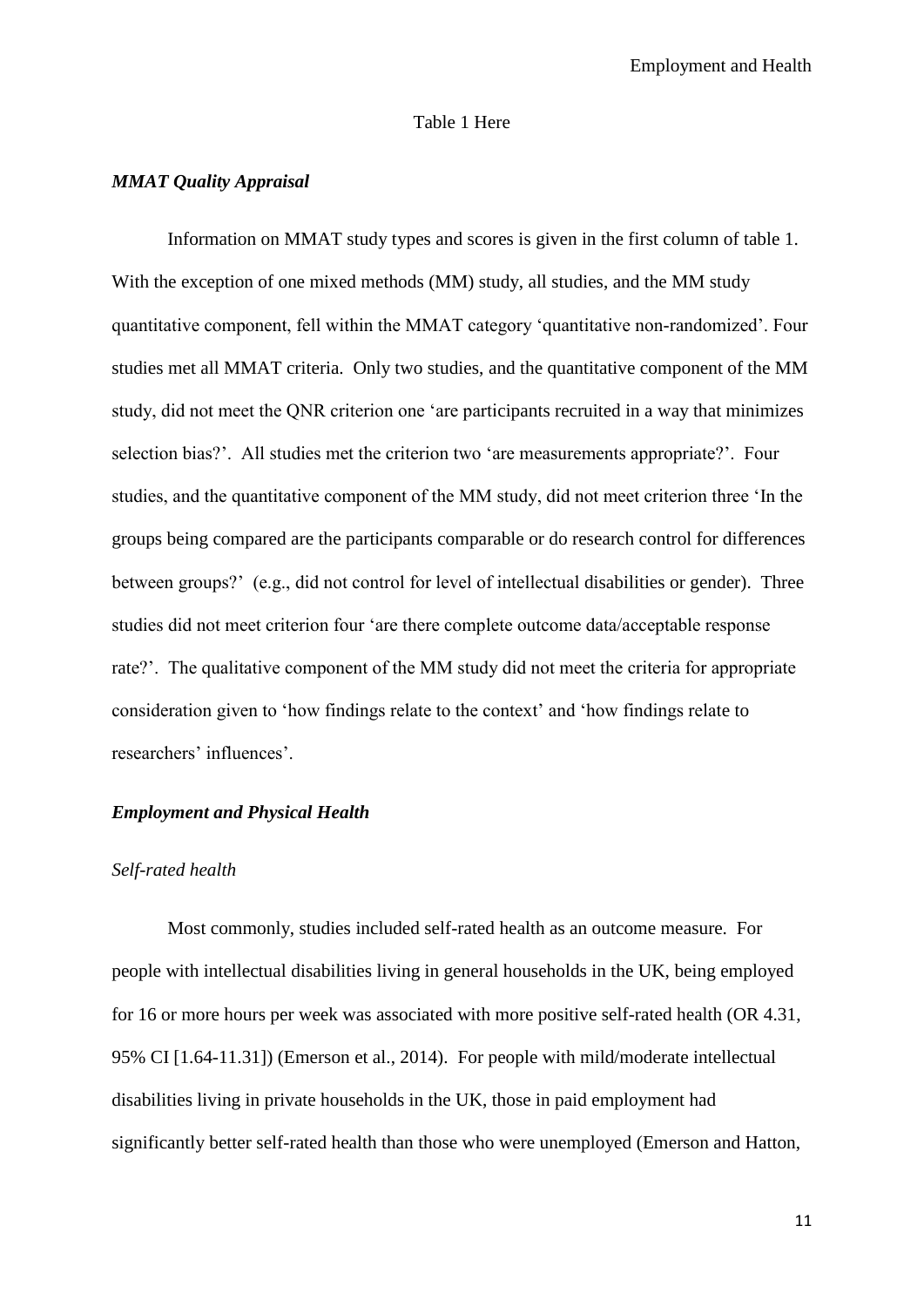2008). Those not in paid employment were more likely to have 'not good' versus 'fairly good/very good' self-rated health (OR 1.31, 95% CI not stated,  $p < .001$ ; by gender interaction (stronger association for women)). However, hardship (OR 2.57,  $p < .001$ ) was more strongly associated with health status than employment status. For people with intellectual disabilities aged 40 to <65 eligible to receive services in Ireland, employment status was significantly associated with self-rated health (fair/poor health: paid employment 8.3%, sheltered employment 10.8%, 'perceived employment' 7.7% and unemployment 14.7%) (McGlinchey et al., 2013). However, this was not statistically significant once age, level of intellectual disabilities, gender, type of residence and level of education were controlled for.

Two studies were based on secondary analysis of data from a cohort born in 1970 in the UK with intellectual disabilities, borderline intellectual functioning (BIF) or no intellectual disability (ND). Economically inactive participants had a greater prevalence of poor self-rated health compared to participants in full-time employment across age and participant groups, with prevalence increasing in a dose-dependent relationship with number of exposures to economic inactivity (Emerson et al., 2018a). Overall, the results suggest that the nature of the well-established association between employment and better health is similar for British adults with and without intellectual impairments although the magnitude of effect sizes involved differed. The second analysis, based on data from the same cohort at ages 30, 34 and 42, found that cohort members with intellectual disabilities or BIF were more likely to be exposed to non-standard employment (NSE) and job insecurity than other cohort members (Emerson et al., 2018b). At all three ages and for all three groups, those exposed to NSE or job insecurity were more likely to have poorer self-rated health status. In general, those who transitioned out of economic inactivity (EI) to either NSE or standard employment had significantly better self-rated health than those who remained economically inactive. The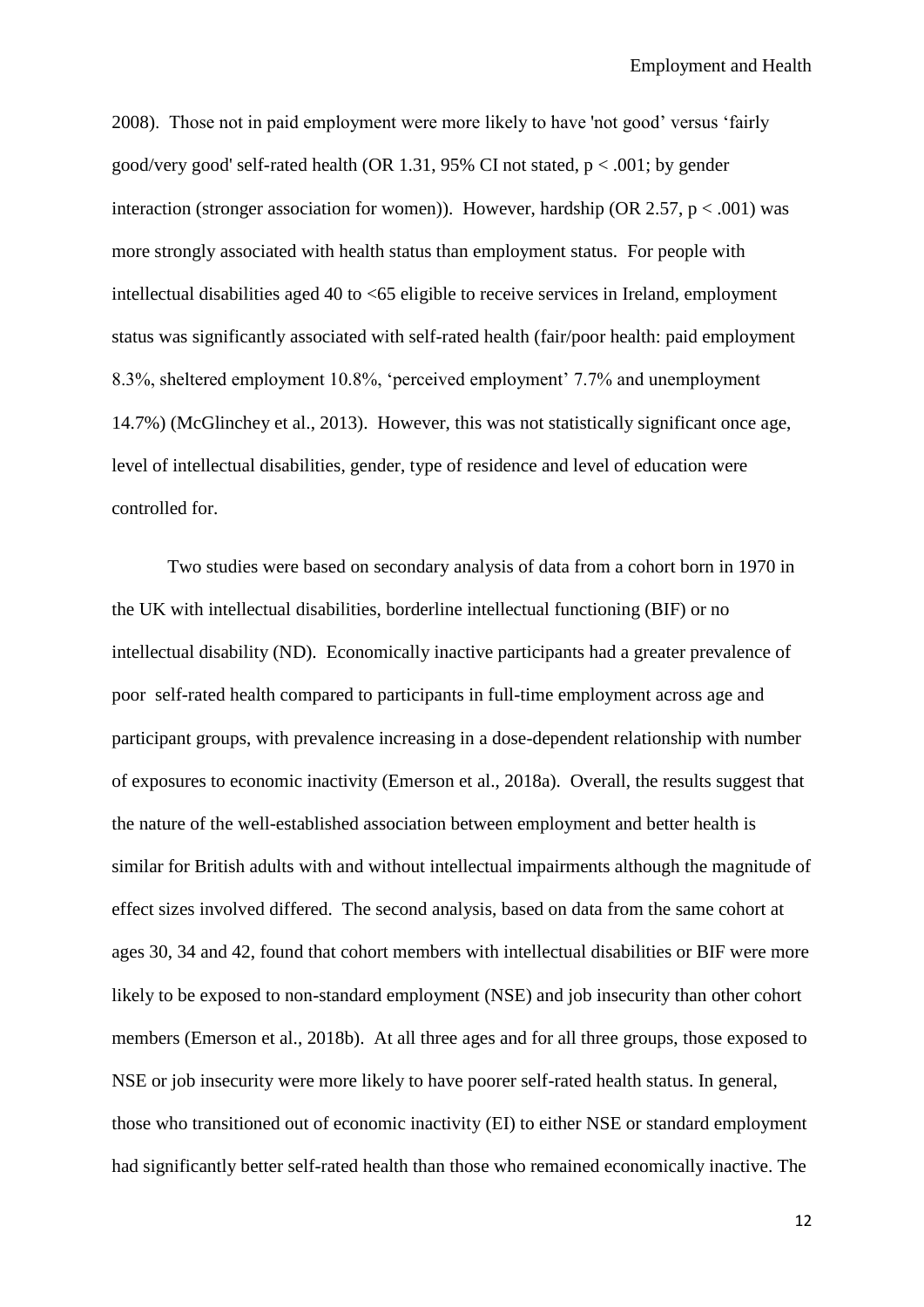strength of this association was generally weaker for participants with intellectual impairments and for those transitioning into NSE (when compared to standard employment). However, the latter effect was more commonly seen among other participants rather than participants with intellectual impairments. In all analyses, transitioning from NSE to EI was associated with significantly poorer health (when compared to remaining in NSE)**,** while there were no significant differences in health status between those transitioning from NSE to standard employment (when compared to remaining in NSE).

## *Other physical health outcomes*

One study reports health related QoL data for people with intellectual disabilities in Wales in supported employment (SE), day services (DS) and employment enterprises (EE) (Beyer et al., 2010). Overall, supported employees reported better health than people with intellectual disabilities in EE or DS, and this was statistically significant for objective health QoL scores (mean (SD) scores: SE 13.2 (1.8), EE 11.2 (2.4), DS 10.1 (2.3), ND co-workers 14.2 (0.8)), but not for subjective health QoL scores. One study on factors associated with polypharmacy in people with intellectual disabilities in Australia found that polypharmacy was less likely in those who were employed  $(9.1\%, 95\% \text{ CI} [3.6-21.1])$  compared to those who were unemployed (24.3%, 95% CI [19.9–29.3]) when adjusted for age, sex, and severity of intellectual disabilities (OR 2.72, 95% CI [1.26–5.87]) (Haider et al., 2014). Finally, one Canadian study found that for people with intellectual disabilities who had experienced a behavioural crisis, being unemployed for more than one month was associated with use of an emergency department in response to crisis (absolute risk increase 0.37, 95% CI [0.21, 0.51]) (Lunsky and Elserafi, 2011). This was the second largest absolute risk increase after having a drug or alcohol problem (0.38, 95% CI [0.19, 0.56]). Being laid off or fired from work was not significant.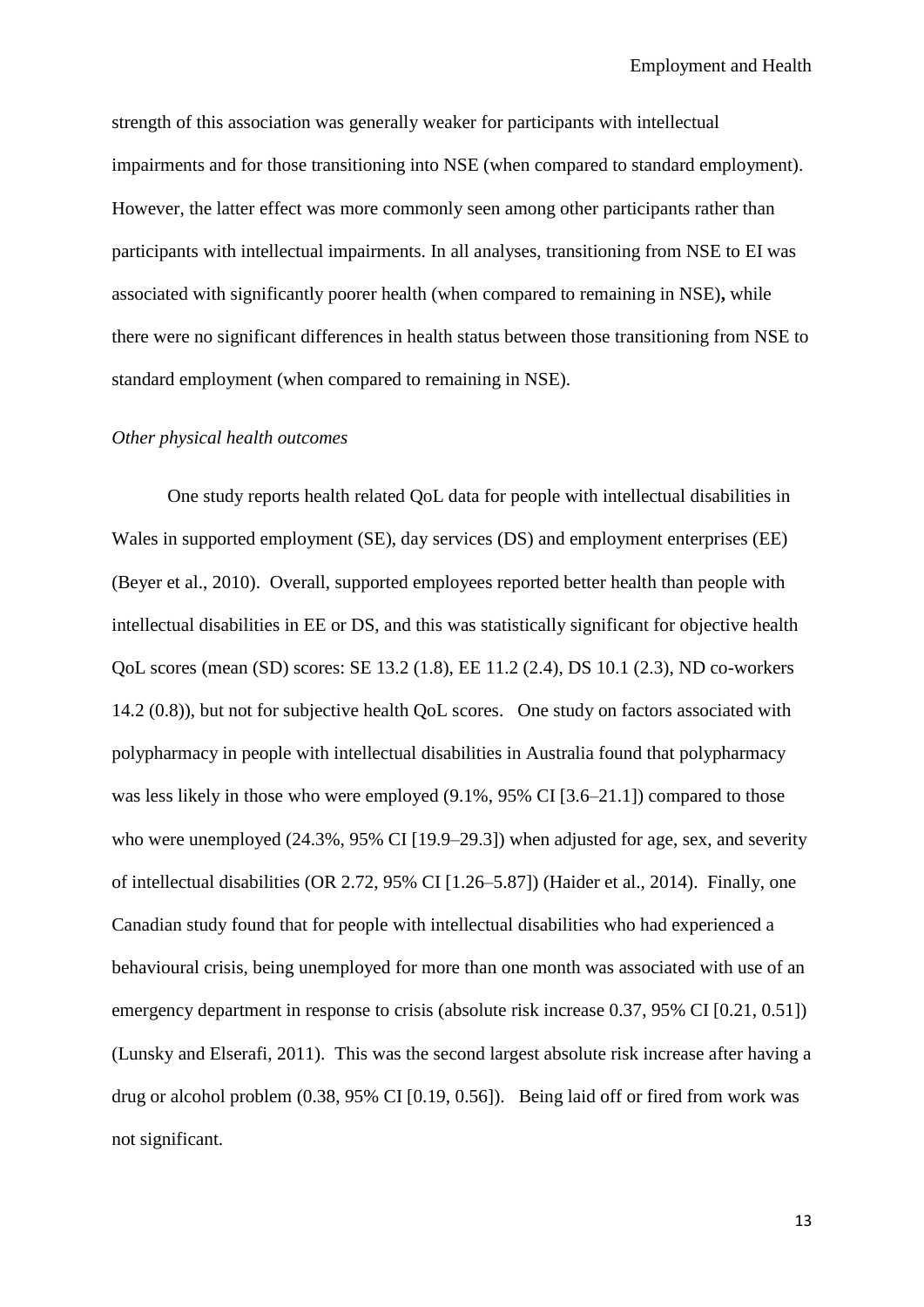#### *Mental Health*

A range of mental health outcome measures were used, with the same measure being used across only two studies. These two studies were based on UK data from the same cohort (both also reported in the self-rated health section above) and looked at scores on the Malaise Inventory, with the results mirroring those for self-rated health reported above. Firstly, economically inactive participants had greater prevalence of poor mental health compared to participants in full-time employment, with prevalence increasing in a dosedependent relationship with number of exposures to economic inactivity (Emerson et al., 2018a). Secondly, cohort members were more likely to have poorer mental health if exposed to NSE or job insecurity (Emerson et al., 2018b). In general, those who transitioned out of EI to either NSE or standard employment had significantly better mental health than those who remained economically inactive (Emerson et al., 2018b).

Three studies included outcomes related to depression. A study in Ireland found that those in paid employment were less likely to have a doctor's diagnosis of depression than those in sheltered employment, 'perceived' employment or unemployment, although this was not significant once age, level of intellectual disabilities, gender, type of residence and level of education were controlled for (McGlinchey et al., 2013). An Australian study of a total of 44 people with intellectual disabilities found that scores on Rosenberg's Depressive Affect Scale indicated lower depressive affect for people with intellectual disabilities who were competitively employed than those in sheltered employment or unemployment, but this was not statistically significant (Jiranek and Kirby, 1990). One longitudinal study found no differences in scores on a measure of depression and anxiety for those who did and did not stay in supported employment (Banks et al., 2010). However, the study may have been underpowered with only nine people included in the 'job breakdown' group. Further, the authors suggest that the scale used may have lacked sensitivity. Indeed, qualitative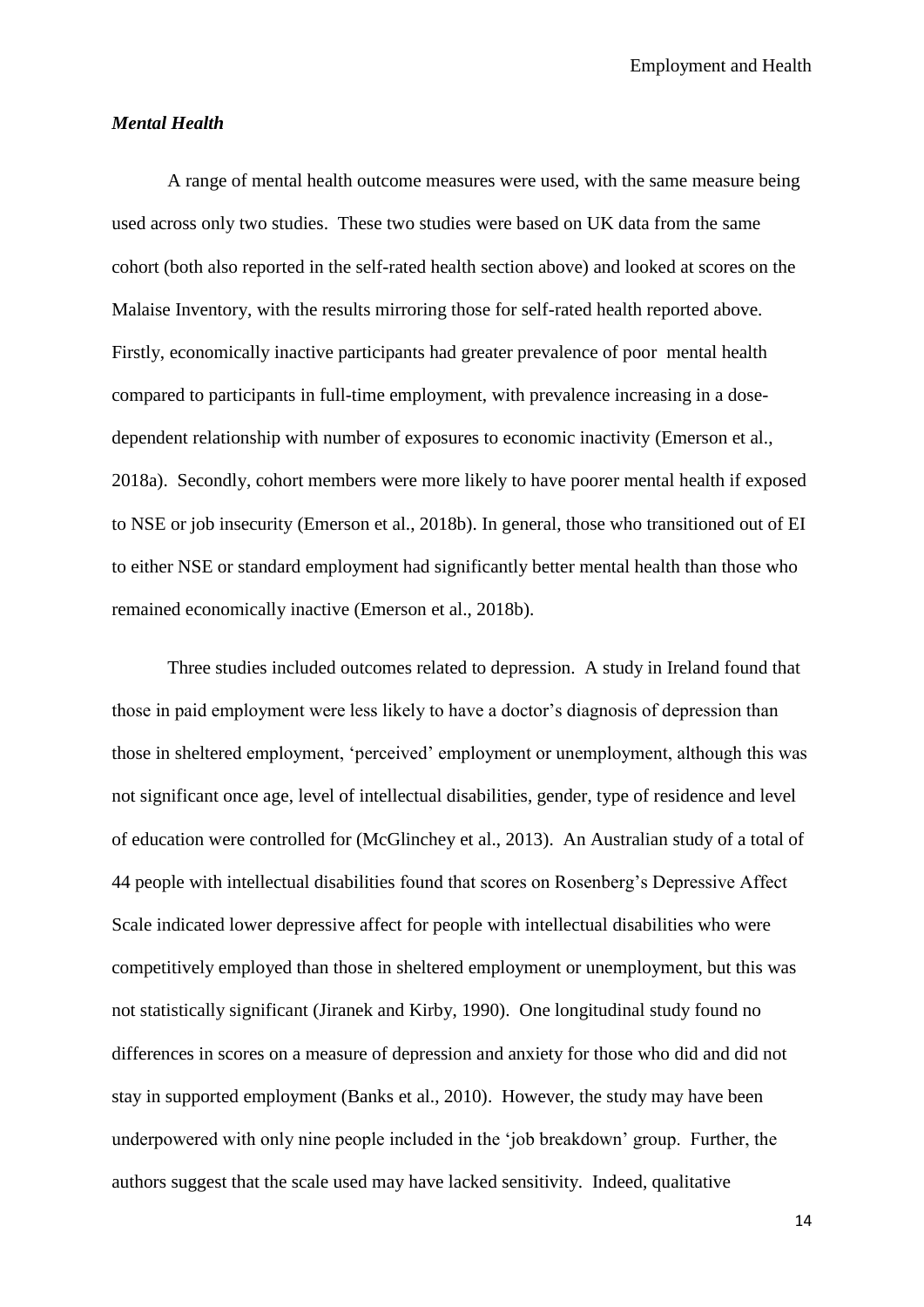interviews with those who did experience job breakdown suggest some experienced feelings of failure and hopelessness. For example, comments included: "Ach, I'm bored shitless… I've just got too much time on my hands…", "I didn't have a job to go to and I only had benefits … I felt really useless", "[She was] quite broken up when she had to leave… just the suddenness of it. So she's been sort of down at times because she's sitting about doing nothing".

Two studies reported outcomes in relation to behaviour problems. A longitudinal study from Australia looked at changes in behaviour problems for young people with Down syndrome who remained in the same post-school day occupation for two years (Foley et al., 2014). Those in open employment experienced a decline in range, intensity and overall behaviour problems after adjusting for known confounding variables, whilst those in day recreation programs experienced significant worsening in behaviour. A longitudinal study in the US found that whilst there was a strong relationship between level of integrative employment (competitive, supported, sheltered and none) and adaptive skills, this was not evident for two challenging behaviour scale factors analysed (Stephens et al., 2005). However, the authors were unable to use the total scale in analyses and they note insufficient numbers of cases for one factor and suggest the two factors may have been weak measures.

## **Discussion**

Despite the use of multiple methods of ascertainment, few studies on the association between employment and the health of people with intellectual disabilities were identified. However the available studies are generally consistent in reporting an association between being in paid employment and better physical or mental health status. This association is demonstrated in all of the four studies receiving the highest possible MMAT score (Emerson and Hatton, 2008, Emerson et al., 2018a, Emerson et al., 2018b, Foley et al., 2014). Where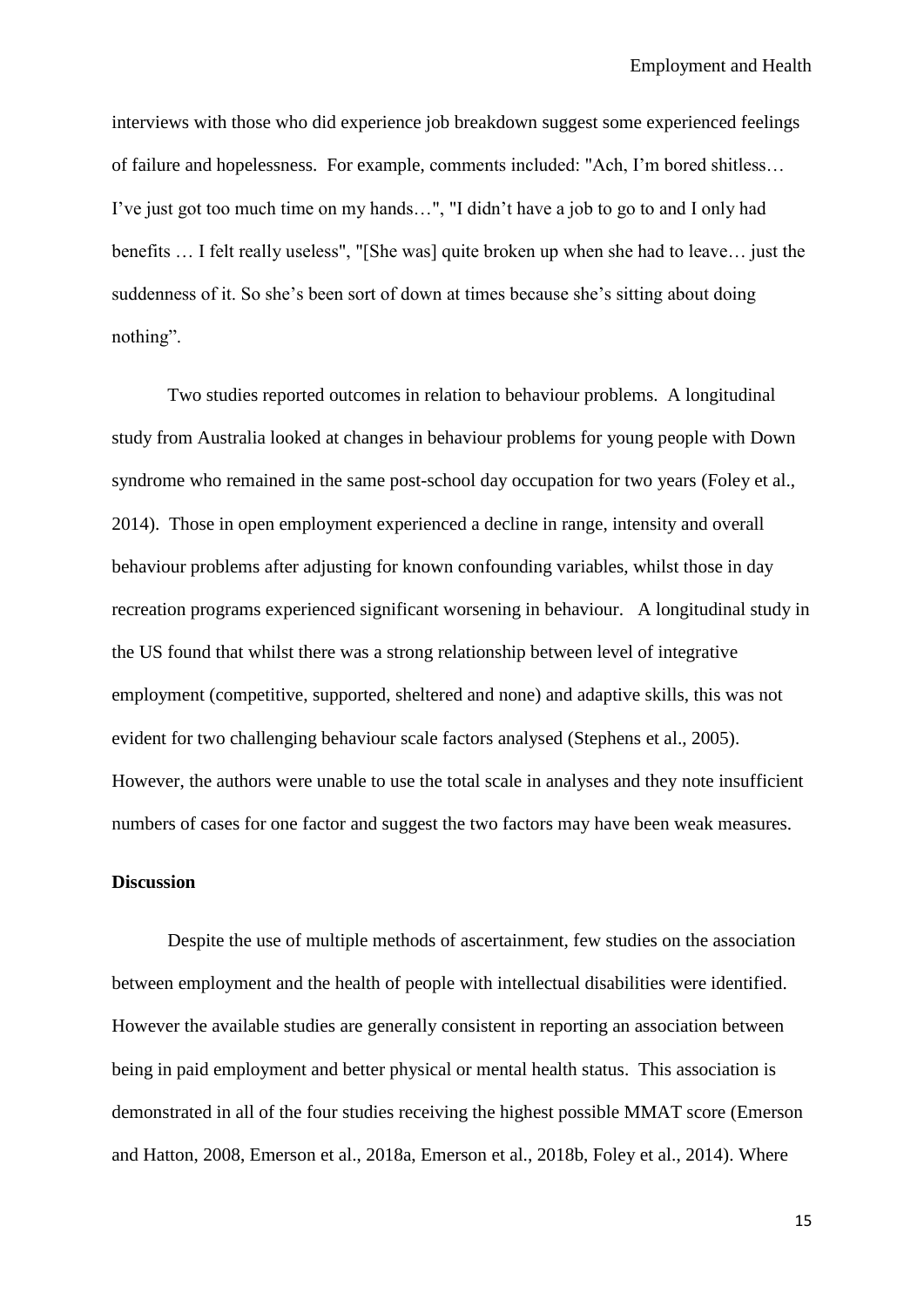studies report non-significant findings, in some cases this may be because studies are underpowered with insufficient cases, or use measures which may be insensitive to change (Banks et al., 2010, Stephens et al., 2005).

This review has included studies which consider health as an outcome of employment. However, it is also the case that health conditions can restrict opportunities for people with intellectual disabilities to participate in employment (Pikora et al., 2014). Additional support for a general association between health and employment comes from studies which identify health as a predictor of employment status for people with intellectual disabilities. Lower emotional and/or behavioural problems have been associated with the employment status of people with intellectual disabilities (McInnes et al., 2010, Siperstein et al., 2014, McDermott et al., 1999, Martorell et al., 2008), as have absence of psychiatric symptoms (Martorell et al., 2008) and having fewer health problems (McDermott et al., 1999). Whilst some studies have found no association between health and/or mental health and employment outcomes (Faubion and Andrew, 2000, White and Weiner, 2004, Moore et al., 2002), in two of these studies receipt of employment related services or training predicted employment (White and Weiner, 2004, Moore et al., 2002) suggesting that health related barriers to obtaining employment may be addressed through appropriate service provision or training.

The majority of the studies in this review are cross-sectional and as such it is not possible to attribute causality. Even in the best quality longitudinal study identified, the authors note that they cannot confirm the direction of the relationship between change in behaviour and day occupation (Foley et al., 2014). Indeed, the association between health and employment appears to be accounted for by two distinct processes; health selection (healthier people are more likely to gain and retain employment), and specific health benefits associated with employment (van Rijn et al., 2014, Bartley et al., 2006, Avendano and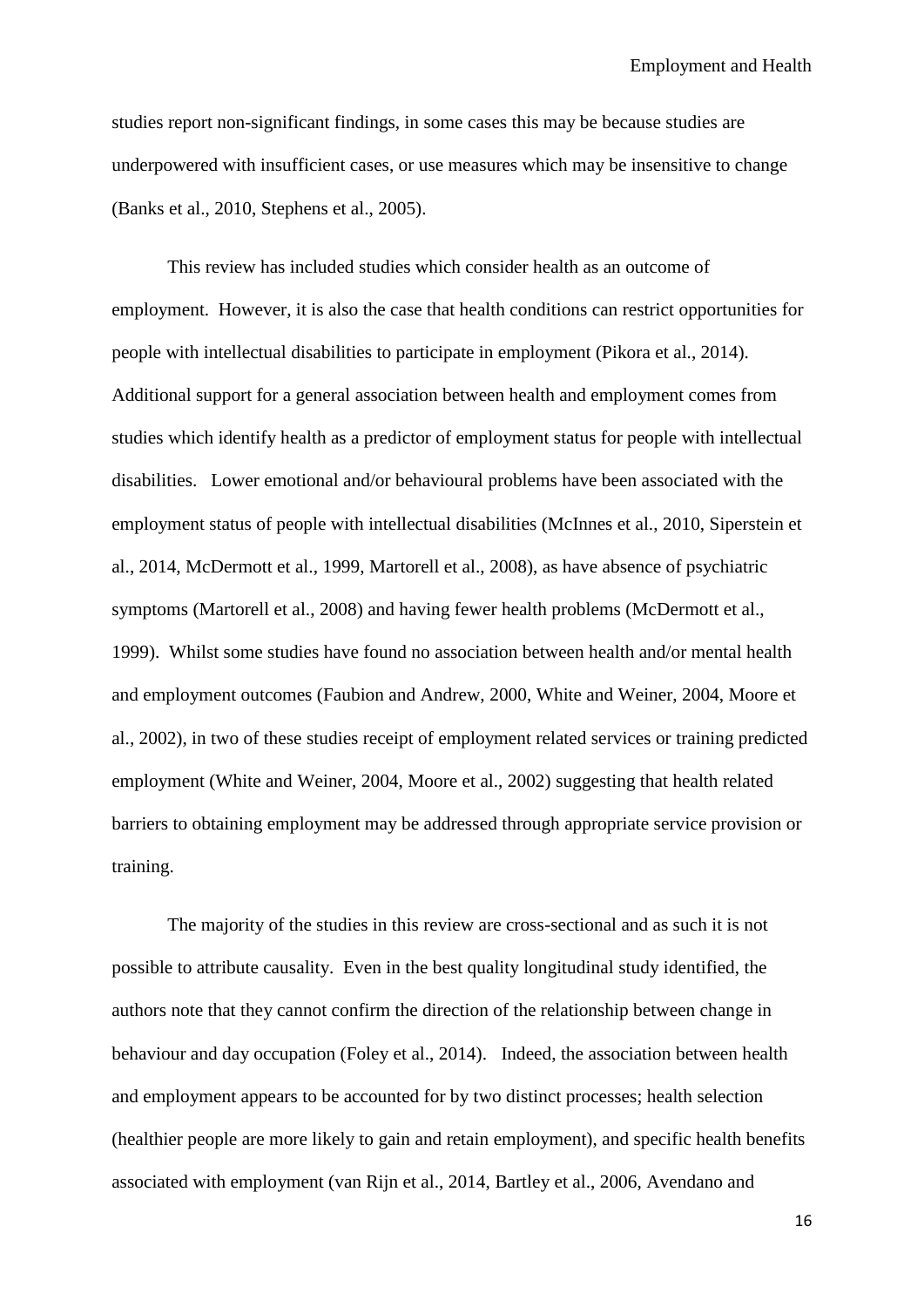Berkman, 2014, van der Noordt et al., 2014, Bartley, 1994). 'Health selection' in relation to people with disabilities is likely to encompass discriminatory biases resulting from the barriers adults with disabilities face in securing and retaining employment (Office for Disability Issues, 2011, Equality and Human Rights Commission, 2017). For health benefits, for example, people with intellectual disabilities working in community jobs are less likely to be sedentary (Bodde et al., 2013).

Only one study in this review suggests possible mechanisms behind health benefits (reduced behavioural problems) associated with employment (Foley et al., 2013). The authors suggest improved behaviour could be attributed to factors such as modelling the positive behaviours of typically developing peers (in line with social learning theory) or the satisfaction of participation in a meaningful, mainstream occupation. Conversely, an increase in behavioural problems in those attending day recreation programs could be attributed to modelling undesirable behaviours of their peers, lack of choice-making opportunities, isolation and segregation from the community and lack of meaningful and challenging activities within the day recreation programs (Foley et al., 2013).

#### *Limitations*

There are a number of limitations to this review. First, the studies included employ a disparate range of measures of physical or mental health, some of which may have limitations as direct measures of health status (e.g. health related component of QoL (Beyer et al., 2010); Rosenberg's Depressive Affect Scale (Jiranek and Kirby, 1990)). Second, in some instances sample sizes are small, with one issue being the small number of people with intellectual disabilities in paid employment, with for example only 6.6% of 753 participants in one study being in paid employment (McGlinchey et al., 2013). Third, whilst multiple methods were used to identify studies, only one study was identified from the US when it is apparent that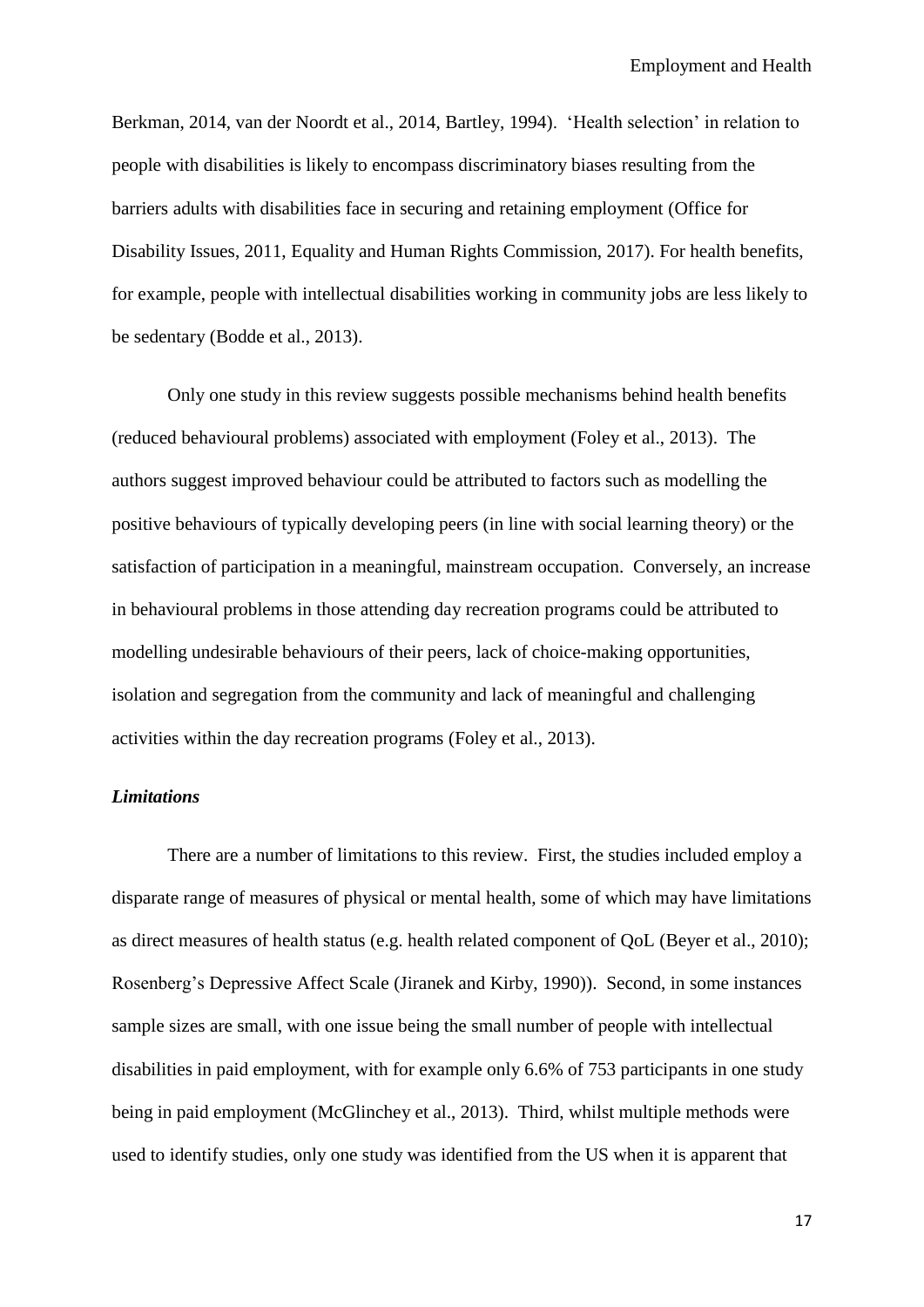there is certainly non-peer reviewed information available. For example, a presentation based on National Core Indicators indicates that for 2012-2013, the reported health status of people with intellectual/developmental disabilities was 'excellent' for 21.6% of those in integrated employment compared to 11.3% for those without an integrated job (Butterworth et al., 2014). However, the only peer reviewed publication identified in relation to this was an exploratory analysis of data for 2015-2016 which found that those who needed support for self-injurious behaviour were less likely to have a paid job in the community, although the analysis did not adjust for differences in personal characteristics between those who did and did not need support (Bradley et al., 2018). Finally, whilst in some studies the level of intellectual disabilities of participants is not stated, given the low employment rates of people with intellectual disabilities it is likely that the results mostly relate to people with less severe intellectual disabilities in employment.

#### *Conclusion*

This review supports the view that the well-established association between employment and better health is similar for adults with and without intellectual impairments (Emerson et al., 2018a). In the UK, the consensus on pursuing a 'welfare to work' agenda for people with disabilities generally (Department for Work and Pensions and Department of Health, 2017) has been underpinned in part by the rhetoric of better health and mortality outcomes associated with employment (Black, 2008). While the causal pathways between employment and health have been reasonably well-established in the general population (Bartley, 1994, Krug and Eberl, 2018, Janlert and Hammarström, 2009), at present, there is insufficient evidence to determine causality in relation to the association between employment and health for people with intellectual disabilities. Further research to determine specific health benefits attributable to employment for people with intellectual disabilities is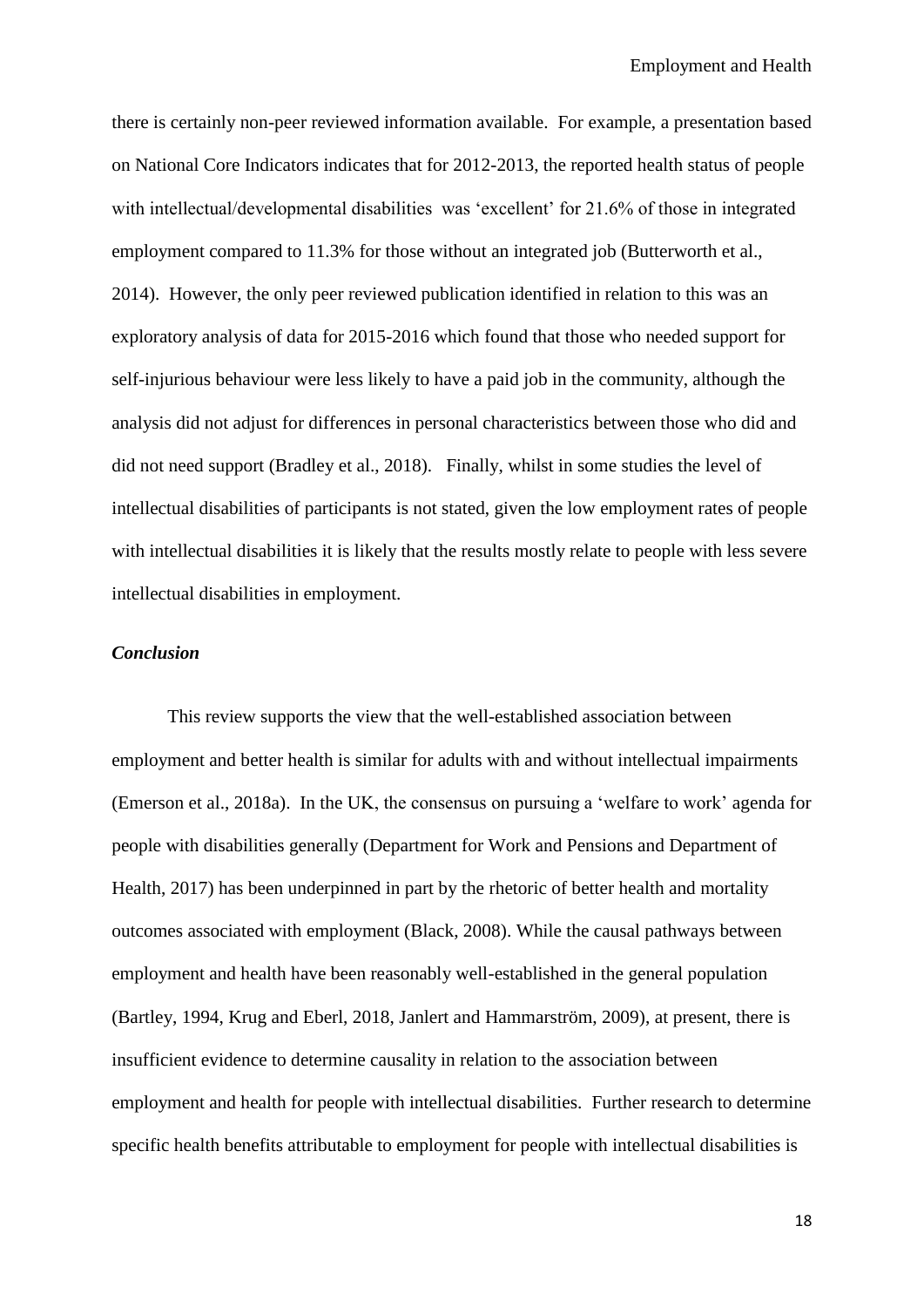required, as well as research to elucidate the causal pathways that operate with reference to existing models on the relationship between (un)employment and health in the general population (e.g. Janlert and Hammarström, 2009, Paul and Moser, 2006). Such evidence would have important implications. Firstly, it would support the argument that health outcomes should become a driver for pursuing employment for people with intellectual disabilities as well as financial cost-benefit issues and an equality agenda. Secondly, it would support the argument that investment in employment support may be cost effective in view of the higher lifetime cost for people with intellectual disabilities in relation to health care, mental health and other services that may be reduced through the protective effects of having a paid job. Internationally, policy should continue to be directed towards improving what are currently extremely low employment rates for people with intellectual disabilities, for example via supported employment programs. Whilst supported employment programs can be expensive, they can be cost effective due to reducing cost for day activity services (Tholen et al., 2017), cost-efficient regardless of severity and number of disabilities (Cimera, 1998), and lead to work in integrated settings for people traditionally thought of as unemployable due to the severity of their intellectual disabilities (Walsh et al., 1994).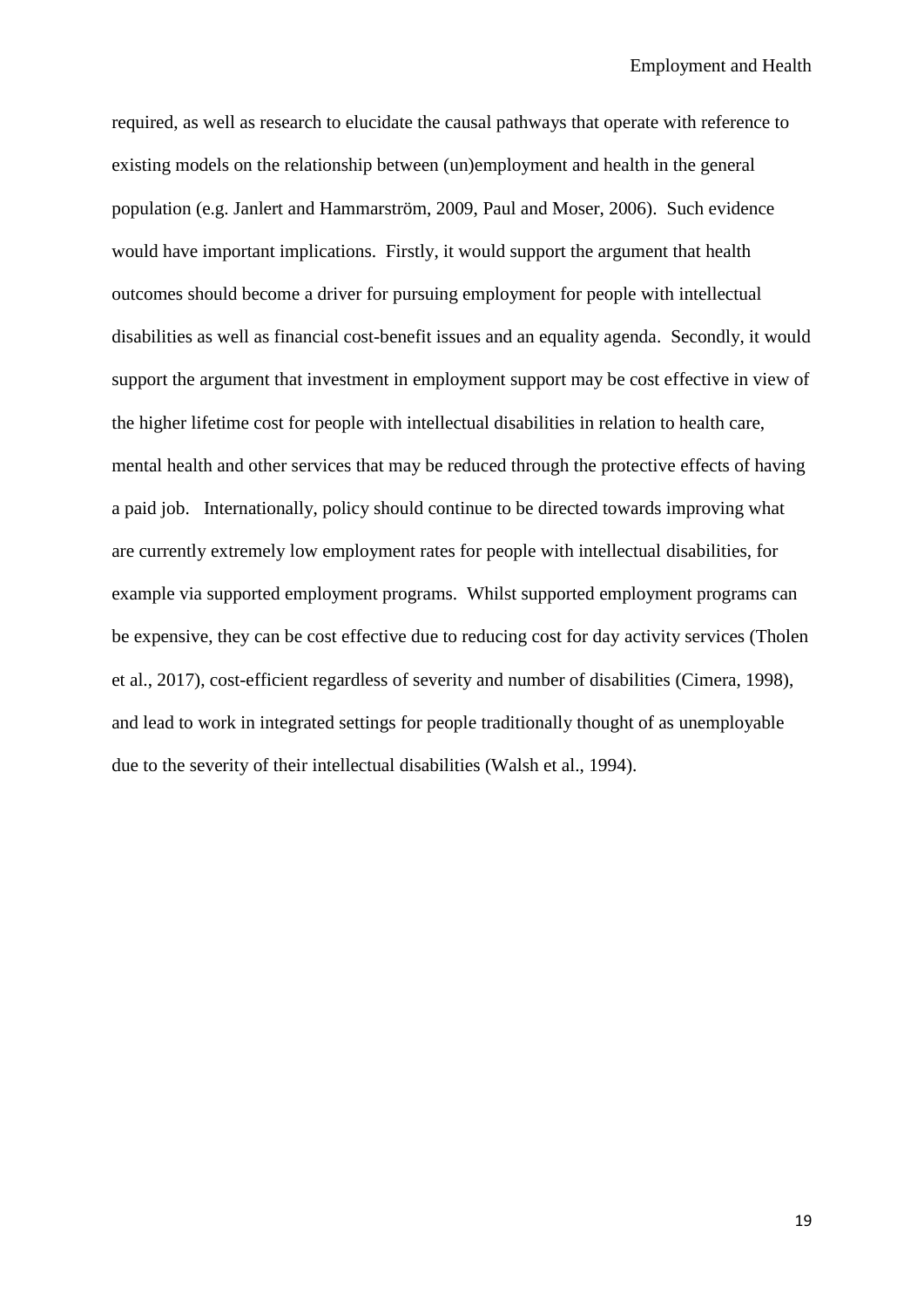#### **References**

- Akkerman A., Janssen C. G. C., Kef S. & Meininger H. P. (2016) Job Satisfaction of People With Intellectual Disabilities in Integrated and Sheltered Employment: An Exploration of the Literature. *Journal of Policy & Practice in Intellectual Disabilities,* 13**,** 205-216.
- Avendano M. & Berkman L. F. (2014) Labor markets, employment policies, and health. In: *Social Epidemiology.* (Eds. L. F. Berkman, I. Kawachi & M. M. Glymour), pp. 182- 233. Oxford University Press, Oxford.
- Banks P., Jahoda A., Dagnan D., Kemp J. & Williams V. (2010) Supported Employment for People with Intellectual Disability: The Effects of Job Breakdown on Psychological Well-Being. *Journal of Applied Research in Intellectual Disabilities,* 23**,** 344-354.
- Bartley M. (1994) Unemployment and ill health: understanding the relationship. *Journal Of Epidemiology And Community Health,* 48**,** 333.
- Bartley M., Ferrie J. & Montgomery S. M. (2006) Health and labour market disadvantage: unemployment, non-employment, and job insecurity. In: *Social Determinants of Health.* (Eds. M. Marmot & R. G. Wilkinson), pp. 78-96. Oxford University Press, Oxford.
- Beyer S., Brown T., Akandi R. & Rapley M. (2010) A comparison of quality of life outcomes for people with intellectual disabilities in supported employment, day services and employment enterprises. *Journal of Applied Research in Intellectual Disabilities,* 23**,** 290-295.
- Beyer S. & Robinson C. (2009) A Review of the Research Literature on Supported Employment: A Report for the cross-Government learning disability employment strategy team. Available online at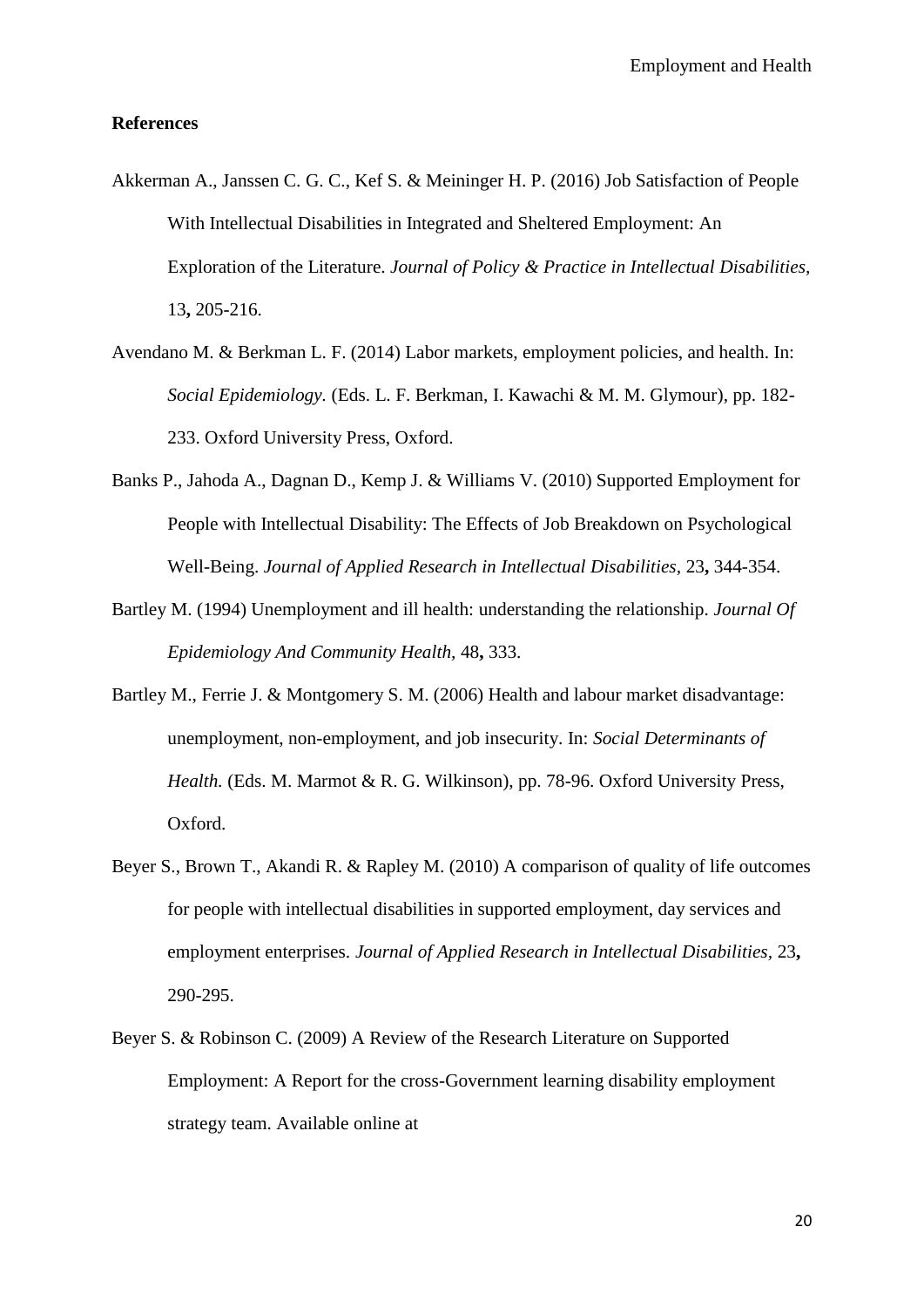https://www.researchonline.org.uk/sds/search/download.do%3bjsessionid=9CDC74B FF86CE150803D04C9331AB05F?ref=B12586 (accessed 31 May 2017).

- Black C. (2008) Working for a healthier tomorrow. The Stationery Office. Available online at: https://www.gov.uk/government/publications/working-for-a-healthier-tomorrowwork-and-health-in-britain (accessed 24 April 2018), London.
- Blamires K. (2015) A summary of government initiatives relating to employment for people with learning disabilities in England. *Tizard Learning Disability Review,* 20**,** 151-165.
- Blick R. N., Litz K. S., Thornhill M. G. & Goreczny A. J. (2016) Do inclusive work environments matter? Effects of community-integrated employment on quality of life for individuals with intellectual disabilities. *Research In Developmental Disabilities,* 53-54**,** 358-366.
- Bodde A. E., Seo D.-C., Frey G. C., Van Puymbroeck M. & Lohrmann D. K. (2013) Correlates of moderate-to-vigorous physical activity participation in adults with intellectual disabilities. *Health Promotion Practice,* 14**,** 663-670.
- Bradley V., Hiersteiner D., Rotholz D., Maloney J., Li H., Bonardi A. & Bershadsky J. (2018) Personal characteristics and outcomes of individuals with developmental disabilities who need support for self-injurious behaviour. *Journal of Intellectual Disability Research,* Online ahead of print.
- Butterworth J., Engler J., Hiersteiner D. & Fay M. (2014) ANCOR Webinar: National Core Indicators: Employment Trends for Adults with ID/DD and Suggestions for Policy Development. Available online at:

https://www.nationalcoreindicators.org/resources/presentations/ (accessed 21 November 2017).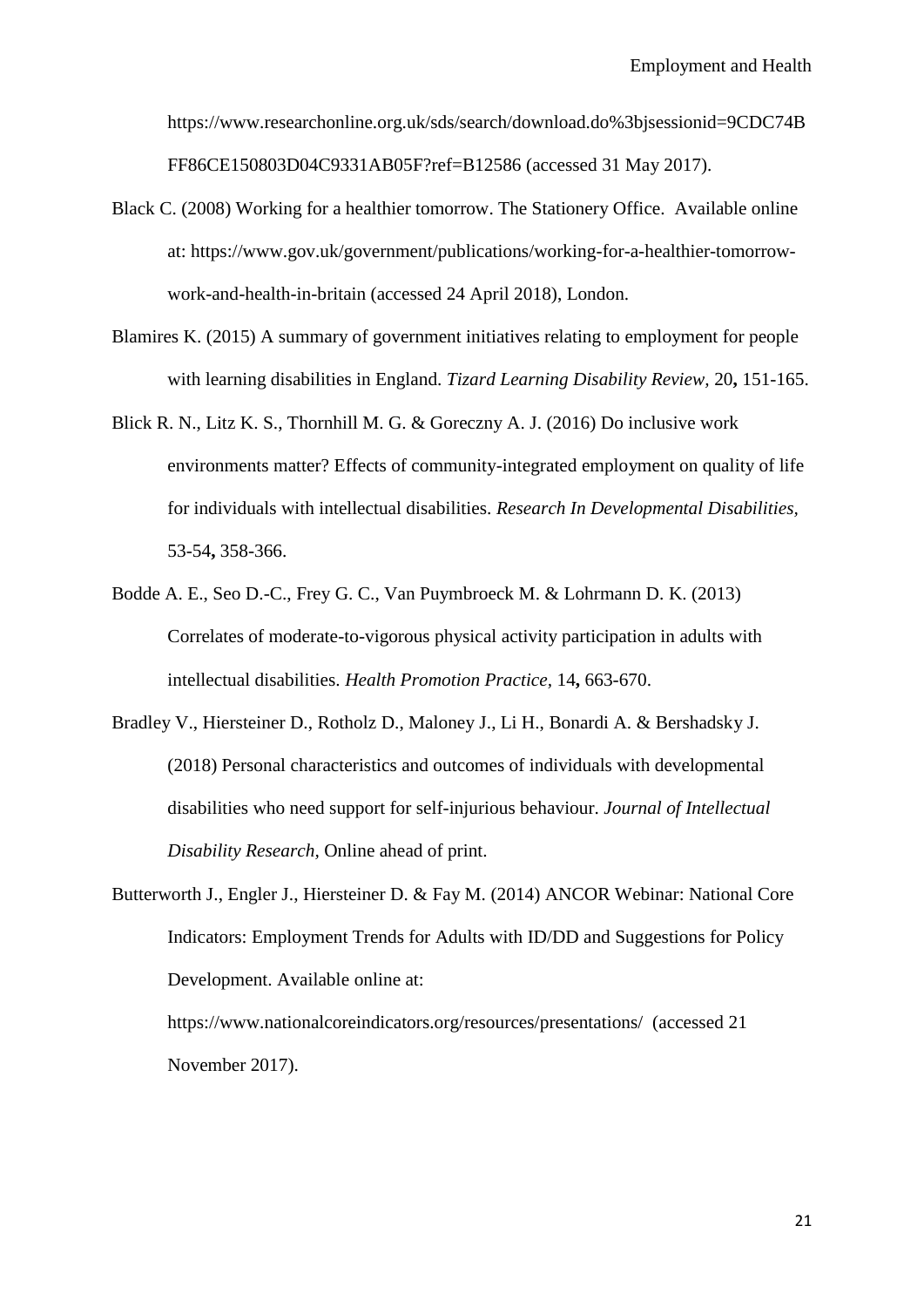- Cimera R. E. (1998) Are individuals with severe mental retardation and multiple disabilities cost efficient to serve via supported employment programs? *Mental Retardation,* 36**,** 280-292.
- Department for Work and Pensions & Department of Health (2017) Improving Lives. The Future of Work, Health and Disability Department for Work and Pensions and Department of Health, Available online at:

https://www.gov.uk/government/publications/improving-lives-the-future-of-workhealth-and-disability (accessed 24 April 2018).

- Emerson E. & Hatton C. (2008) Socioeconomic disadvantage, social participation and networks and the self-rated health of English men and women with mild and moderate intellectual disabilities: cross sectional survey. *European Journal Of Public Health,* 18**,** 31-37.
- Emerson E., Hatton C., Baines S. & Robertson J. (2018a) The association between employment status and health among British adults with and without intellectual impairments: cross-sectional analyses of a cohort study. *BMC Public Health,* 18:401**,** 1-10.
- Emerson E., Hatton C., Baines S. & Robertson J. (2018b) The association between nonstandard employment, job insecurity and health among British adults with and without intellectual impairments: Cohort study. *SSM - Population Health,* 4**,** 197-205.
- Emerson E., Hatton C., Robertson J. & Baines S. (2014) Perceptions of neighbourhood quality, social and civic participation and the self rated health of British adults with intellectual disability: cross sectional study. *BMC Public Health,* 14**,** 1252-1252.
- Emerson E., Malam S., Davies I. & Spencer K. (2005) Adults with learning difficulties in England 2003/4. Health & Social Care Information Centre. Available online at: www.hscic.gov.uk/catalogue/PUB01760 (accessed 31 May 2017).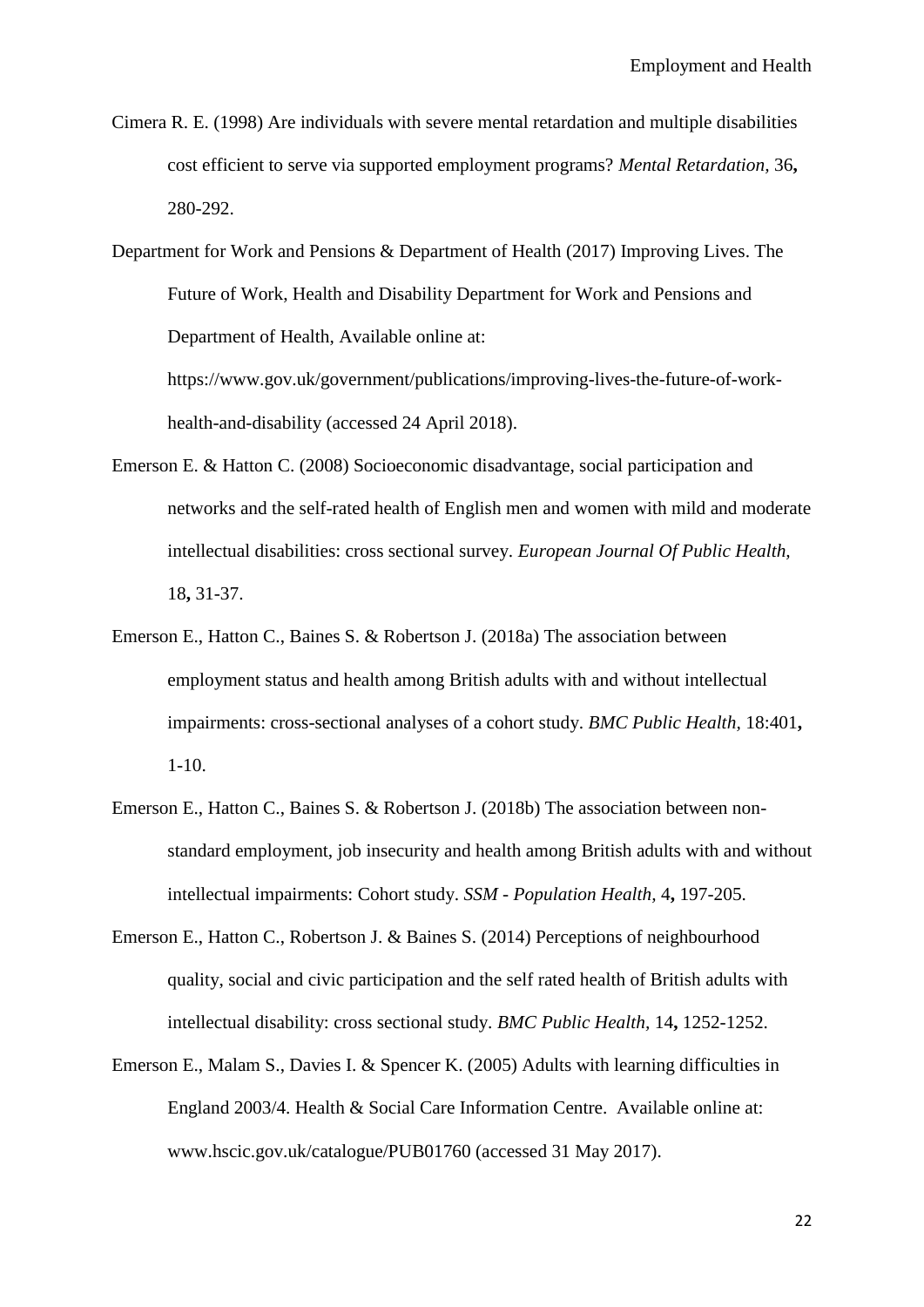- Equality and Human Rights Commission (2017) Being Disabled in Britain: A journey less equal. Equality and Human Rights Commission, London.
- Faubion C. W. & Andrew J. (2000) A systems analysis of the case coordinator model and an outcomes analysis in supported employment. *Rehabilitation Counseling Bulletin,* 43**,** 75-83.
- Foley K.-R., Jacoby P., Einfeld S., Girdler S., Bourke J., Riches V. & Leonard H. (2014) Day occupation is associated with psychopathology for adolescents and young adults with Down syndrome. *BMC Psychiatry,* 14**,** 266-266.
- Foley K. R., Jacoby P., Girdler S., Bourke J., Pikora T., Lennox N., Einfeld S., Llewellyn G., Parmenter T. R. & Leonard H. (2013) Functioning and post-school transition outcomes for young people with Down syndrome. *Child: Care, Health And Development,* 39**,** 789-800.
- Gascon H. (2009) Self-esteem and loneliness in adults with mild intellectual disabilities working in sheltered workshops versus a regular work environment. *British Journal of Developmental Disabilities,* 55**,** 145-155.
- Haider S. I., Ansari Z., Vaughan L., Matters H. & Emerson E. (2014) Prevalence and factors associated with polypharmacy in Victorian adults with intellectual disability. *Research In Developmental Disabilities,* 35**,** 3071-3080.
- Hergenrather K. C., Zeglin R. J., McGuire-Kuletz M. & Rhodes S. D. (2015a) Employment as a Social Determinant of Health: A Review of Longitudinal Studies Exploring the Relationship Between Employment Status and Mental Health. *Rehabilitation Research, Policy & Education,* 29**,** 261-290.
- Hergenrather K. C., Zeglin R. J., McGuire-Kuletz M. & Rhodes S. D. (2015b) Employment as a Social Determinant of Health: A Systematic Review of Longitudinal Studies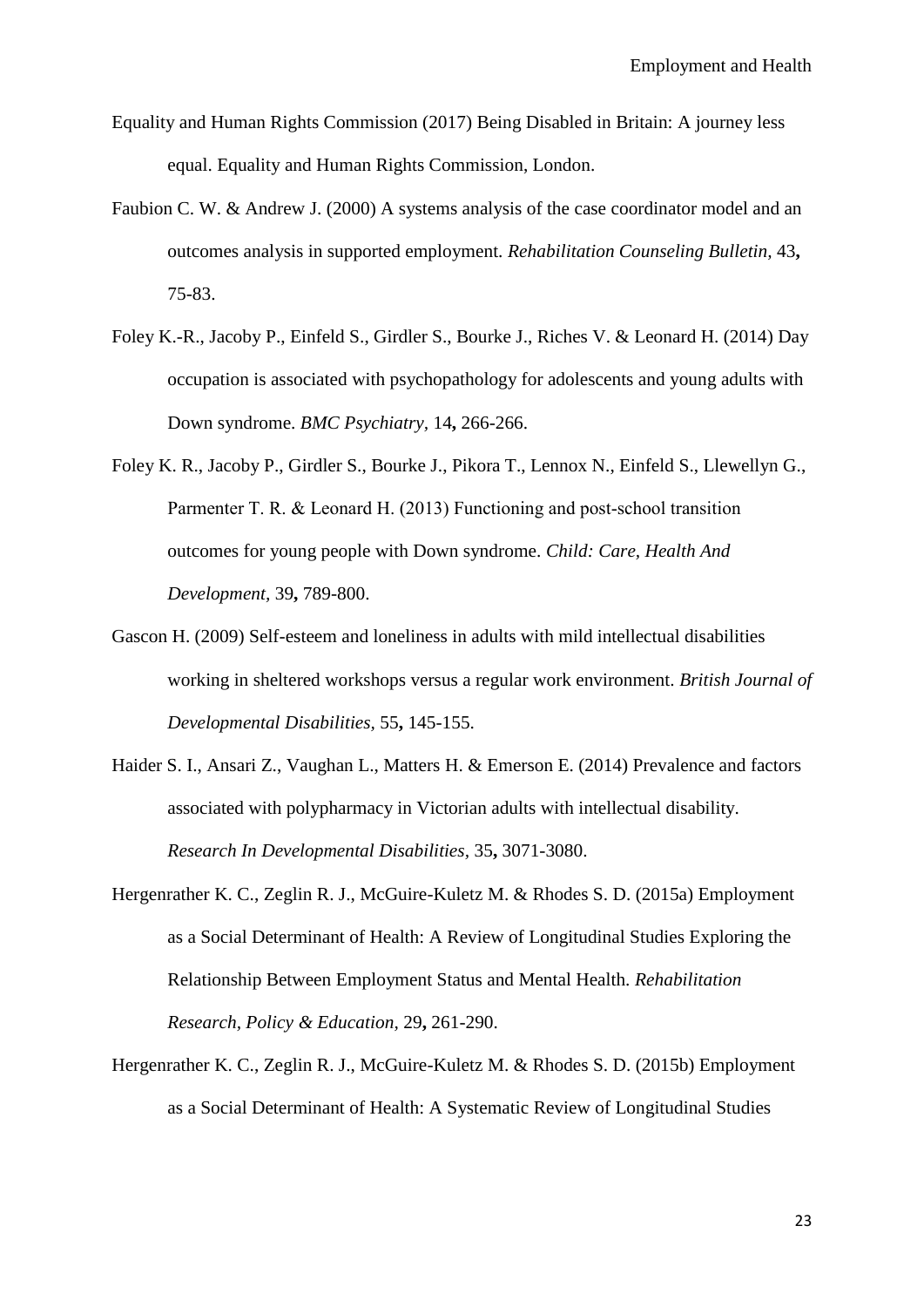Exploring the Relationship Between Employment Status and Physical Health. *Rehabilitation Research, Policy & Education,* 29**,** 2-26.

- Howarth E., Mann J. R., Zhou H., McDermott S. & Butkus S. (2006) What predicts reemployment after job loss for individuals with mental retardation? *Journal of Vocational Rehabilitation,* 24**,** 183-189.
- Jahoda A., Banks P., Dagnan D., Kemp J., Kerr W. & Williams V. (2009) Starting a New Job: The Social and Emotional Experience of People with Intellectual Disabilities. *Journal of Applied Research in Intellectual Disabilities,* 22**,** 421-425.
- Jahoda A., Kemp J., Riddell S. & Banks P. (2008) Feelings About Work: A Review of the Socio-emotional Impact of Supported Employment on People with Intellectual Disabilities. *Journal of Applied Research in Intellectual Disabilities,* 21**,** 1-18.
- Janlert U. & Hammarström A. (2009) Which theory is best? Explanatory models of the relationship between unemployment and health. *BMC Public Health,* 9**,** 235-235.
- Jiranek D. & Kirby N. (1990) The job satisfaction and/or psychological well being of young adults with an intellectual disability and nondisabled young adults in either sheltered employment, competitive employment or unemployment. *Australia & New Zealand Journal of Developmental Disabilities,* 16**,** 133-148.
- Kober R. & Eggleton I. R. C. (2005) The effect of different types of employment on quality of life. *Journal of Intellectual Disability Research,* 49**,** 756-760.
- Kocman A. & Weber G. (2018) Job satisfaction, quality of work life and work motivation in employees with intellectual disability: A systematic review. *Journal of Applied Research in Intellectual Disabilities,* 31**,** 1-22.
- Krug G. & Eberl A. (2018) What explains the negative effect of unemployment on health? An analysis accounting for reverse causality. *Research in Social Stratification and Mobility,* 55**,** 25-39.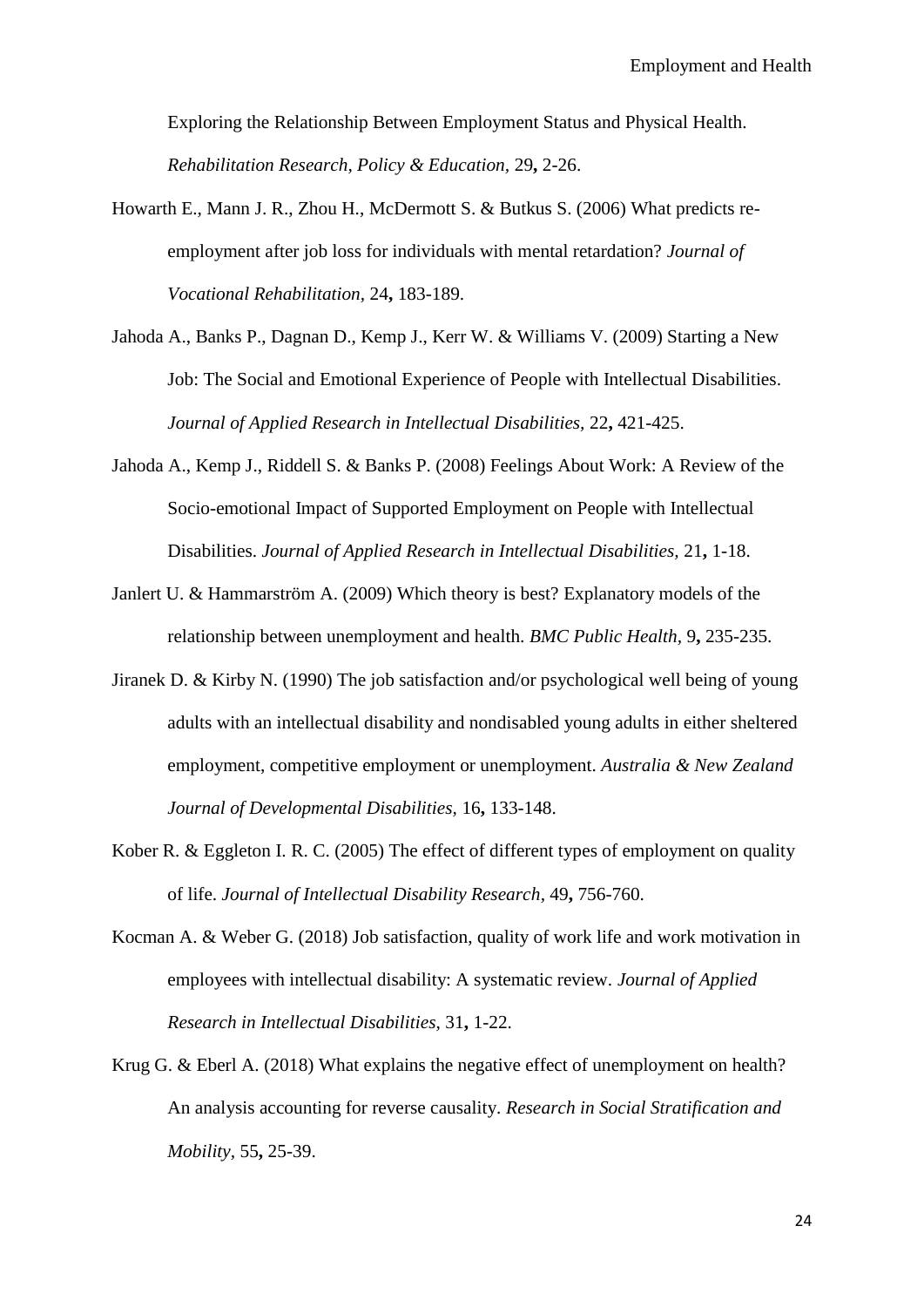- Lemaire G. S. & Mallik K. (2008) Barriers to supported employment for persons with developmental disabilities. *Archives Of Psychiatric Nursing,* 22**,** 147-155.
- Lunsky Y. & Elserafi J. (2011) Life events and emergency department visits in response to crisis in individuals with intellectual disabilities. *Journal Of Intellectual Disability Research: JIDR,* 55**,** 714-718.
- Lysaght R., Cobigo V. & Hamilton K. (2012) Inclusion as a focus of employment-related research in intellectual disability from 2000 to 2010: a scoping review. *Disability and Rehabilitation,* 34**,** 1339-1350.
- Lysaght R., Petner-Arrey J., Howell-Moneta A. & Cobigo V. (2017) Inclusion Through Work and Productivity for Persons with Intellectual and Developmental Disabilities. *Journal of Applied Research in Intellectual Disabilities,* 30**,** 922-935.
- Marmot Review (2010) Fair Society Healthy Lives: Strategic Review of Health Inequalities in England Post-2010. Available online at

http://www.instituteofhealthequity.org/resources-reports/fair-society-healthy-livesthe-marmot-review (accessed 1 June 2017).

- Martorell A., Gutierrez-Recacha P., Pereda A. & Ayuso-Mateos J. L. (2008) Identification of personal factors that determine work outcome for adults with intellectual disability. *Journal of Intellectual Disability Research,* 52**,** 1091-1101.
- McDermott S., Martin M. & Butkus S. (1999) What individual, provider, and community characteristics predict employment of individuals with mental retardation? *American Journal Of Mental Retardation,* 104**,** 346-355.
- McGlinchey E., McCallion P., Burke E., Carroll R. & McCarron M. (2013) Exploring the issue of employment for adults with an intellectual disability in Ireland. *Journal Of Applied Research In Intellectual Disabilities,* 26**,** 335-343.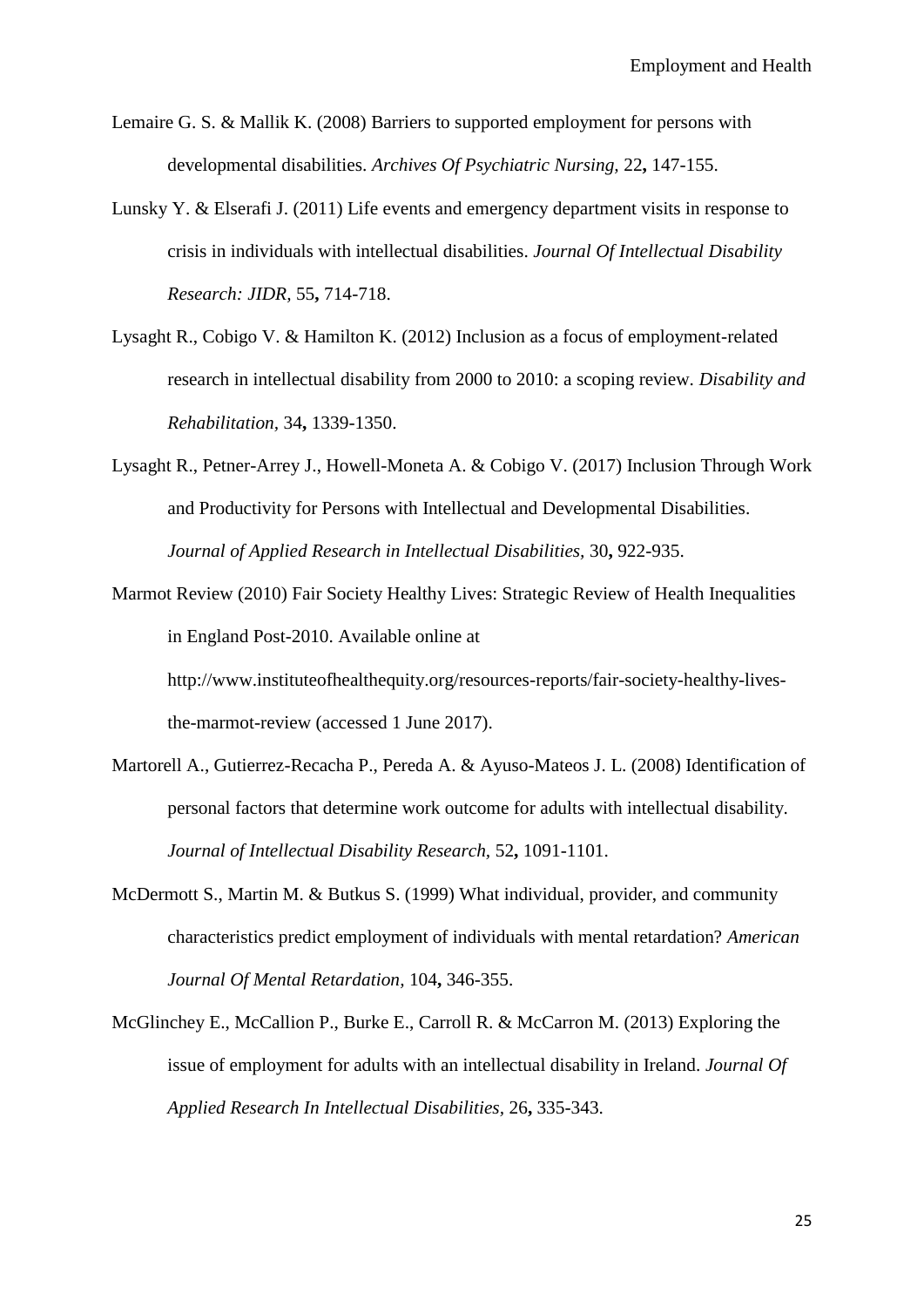- McInnes M. M., Ozturk O. D., McDermott S. & Mann J. R. (2010) Does supported employment work? *Journal of Policy Analysis and Management,* 29**,** 506-525.
- Memisevic H., Hadzic S., Zecic S. & Mujkanovic E. (2016) Predictors of quality of life in people with intellectual disability in Bosnia and Herzegovina. *International Journal on Disability and Human Development,* 15**,** 299-304.
- Milner A., Page A. & LaMontagne A. D. (2013) Long-Term Unemployment and Suicide: A Systematic Review and Meta-Analysis. *PLoS ONE,* 8**,** e51333.
- Modini M., Joyce S., Mykletun A., Christensen H., Bryant R. A., Mitchell P. B. & Harvey S. B. (2016) The mental health benefits of employment: Results of a systematic metareview. *Australasian Psychiatry,* 24**,** 331-336.
- Moher D., Liberati A., Tetzlaff J. & Altman D. G. (2009) Preferred reporting items for systematic reviews and meta-analyses: the PRISMA statement. *BMJ,* 339: b2535
- Moore C. L., Feist-Price S. & Alston R. J. (2002) Competitive employment and mental retardation: Interplay among gender, race, secondary psychiatric disability, and rehabilitation services. *Journal of Rehabilitation,* 68**,** 14-19.
- NHS Digital (2017) Measures from the Adult Social Care Outcomes Framework, England 2016-17. Available online at: http://digital.nhs.uk/catalogue/PUB30122 (accessed 22 Nov 2017).
- NICE (2015) Workplace health: management practices (NG13). NICE. Available online at: https://www.nice.org.uk/guidance/ng13# (accessed 24 May 2017).
- Norström F., Virtanen P., Hammarström A., Gustafsson P. E. & Janlert U. (2014) How does unemployment affect self-assessed health? A systematic review focusing on subgroup effects. *BMC Public Health,* 14**,** 1310.
- Office for Disability Issues (2011) Life Opportunities Survey: Wave one results, 2009/11. Office for Disability Issues, London.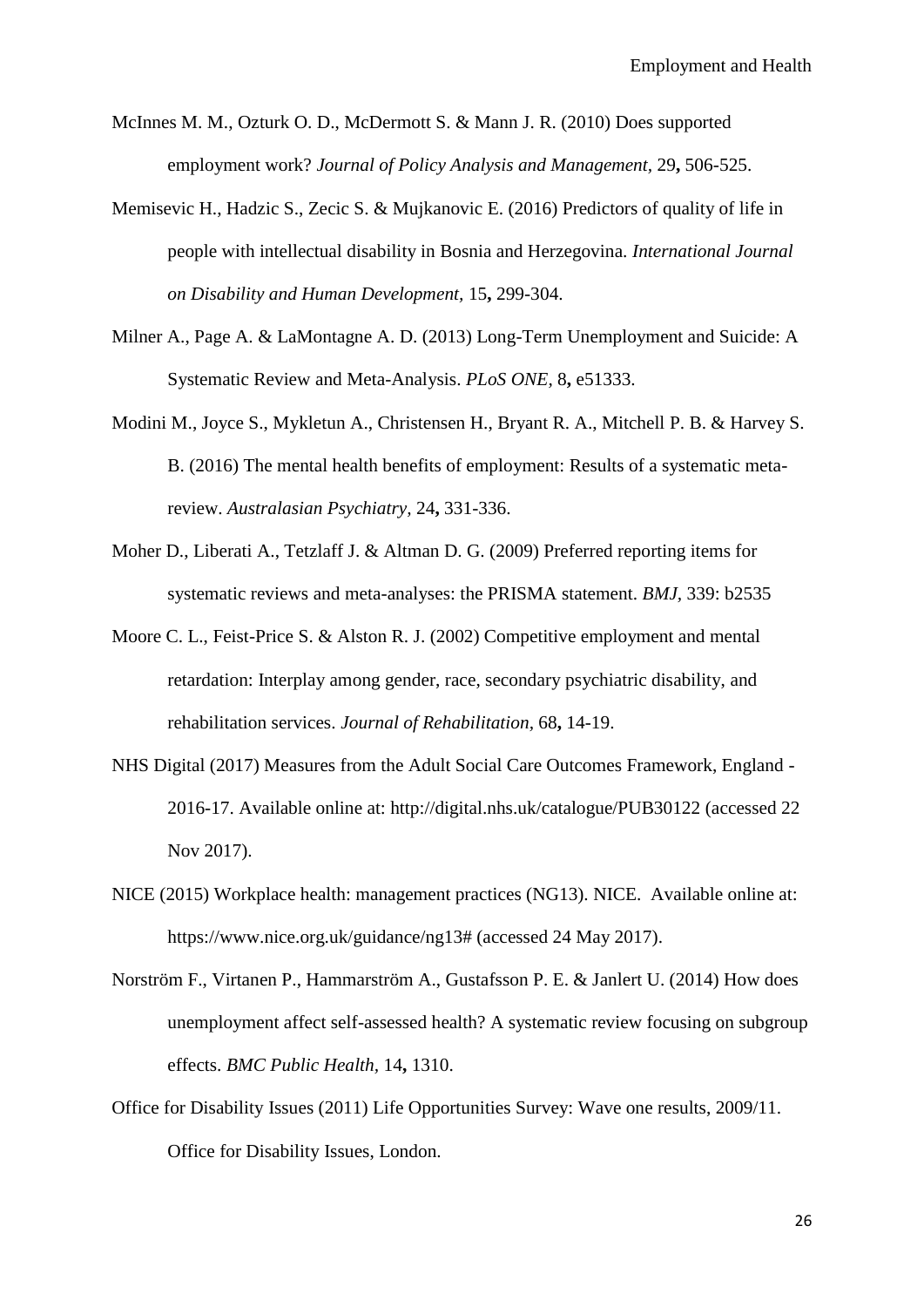Owen F., Li J., Whittingham L., Hope J., Bishop C., Readhead A. & Mook L. (2015) Social Return on Investment of an Innovative Employment Option for Persons with Developmental Disabilities. *Nonprofit Management and Leadership,* 26**,** 209-228.

- Paul K. I. & Moser K. (2006) Incongruence as an explanation for the negative mental health effects of unemployment: Meta-analytic evidence. *Journal of Occupational and Organizational Psychology,* 79**,** 595-621.
- Petrovski P. & Gleeson G. (1997) The relationship between job satisfaction and psychological health in people with an intellectual disability in competitive employment. *Journal Of Intellectual & Developmental Disability,* 22**,** 199-211.
- Pikora T. J., Bourke J., Bathgate K., Foley K.-R., Lennox N. & Leonard H. (2014) Health conditions and their impact among adolescents and young adults with Down syndrome. *Plos One,* 9**,** e96868-e96868.
- Pluye P., Robert E., Cargo M., Bartlett G., O'Cathain A., Griffiths F., Boardman F., Gagnon M.-P. & Rousseau M. (2011) Proposal: A mixed methods appraisal tool for systematic mixed studies reviews. Retrieved from http://mixedmethodsappraisaltoolpublic.pbworks.com (21 March 2017). Archived by Webcite® at http://www.webcitation.org/5tTRTc9yJ.
- Robertson J., Baines S., Emerson E. & Hatton C. (2017a) Prevalence of constipation in people with intellectual disability: a systematic review. *Journal of Intellectual & Developmental Disability,* Online Early**,** 1-15.
- Robertson J., Baines S., Emerson E. & Hatton C. (2017b) Service Responses to People with Intellectual Disabilities and Epilepsy: A Systematic Review. *Journal of Applied Research in Intellectual Disabilities,* 30**,** 1-32.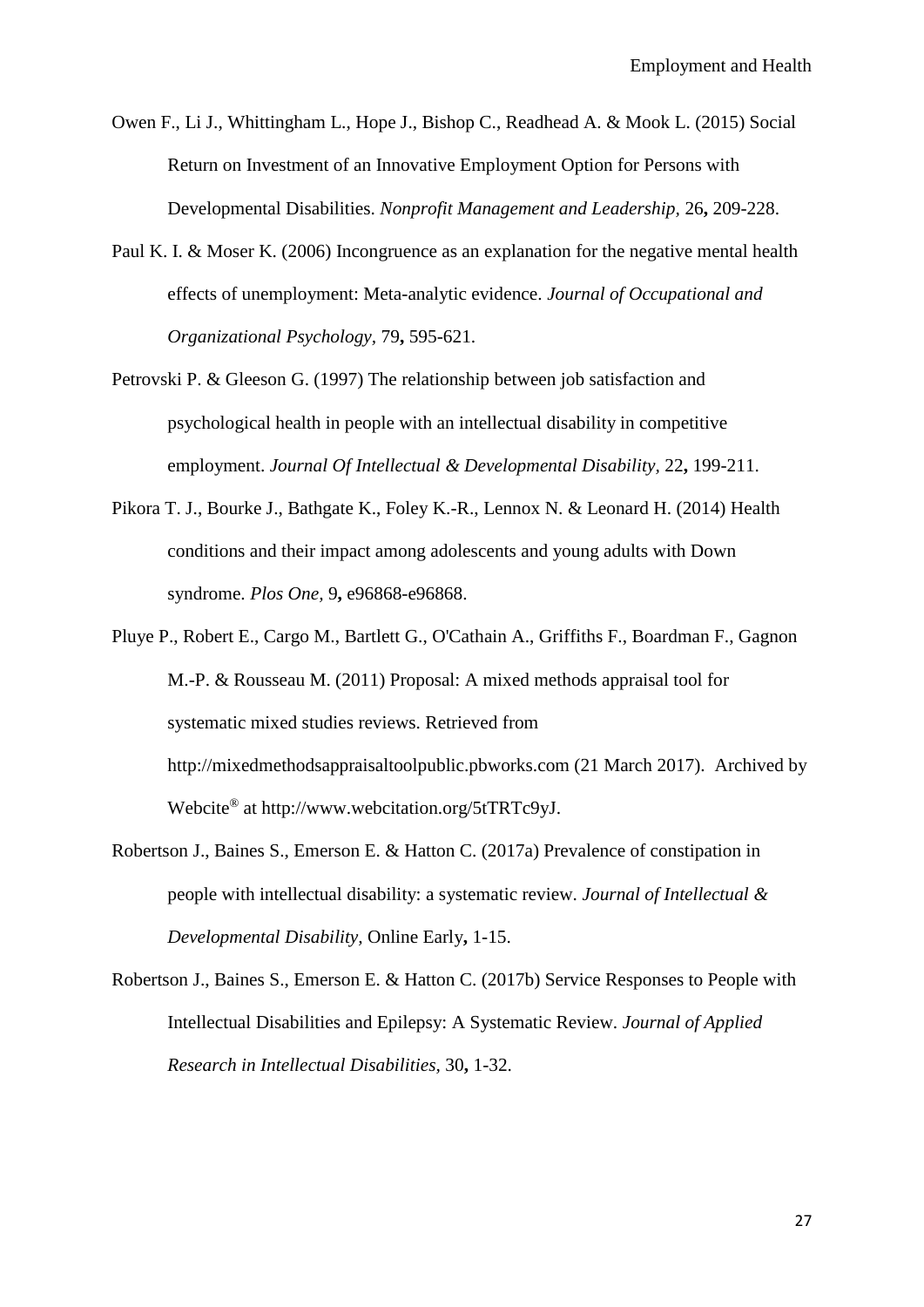- Roelfs D. J., Shor E., Davidson K. W. & Schwartz J. E. (2011) Losing life and livelihood: A systematic review and meta-analysis of unemployment and all-cause mortality. *Social Science & Medicine,* 72**,** 840-854.
- Salkever D. S. (2000) Activity status, life satisfaction and perceived productivity for young adults with developmental disabilities. *Journal of Rehabilitation,* 66**,** 4-13.
- Siperstein G. N., Heyman M. & Stokes J. E. (2014) Pathways to employment: A national survey of adults with intellectual disabilities. *Journal of Vocational Rehabilitation,* 41**,** 165-178.
- Souto R. Q., Khanassov V., Hong Q. N., Bush P. L., Vedel I. & Pluye P. (2015) Systematic mixed studies reviews: Updating results on the reliability and efficiency of the mixed methods appraisal tool. *International Journal of Nursing Studies,* 52**,** 500-501.
- Stephens D. L., Collins M. D. & Dodder R. A. (2005) A longitudinal study of employment and skill acquisition among individuals with developmental disabilities. *Research In Developmental Disabilities,* 26**,** 469-486.
- Tholen S. L., Hultkrantz L. & Persson M. (2017) Economic Evaluation of Supported-Employment Inspired Program for Pupils With Intellectual Disabilities. *Nordic Journal of Working Life Studies,* 7**,** 69-86.
- van der Noordt M., Ijzelenberg H., Droomers M. & Proper K. I. (2014) Health effects of employment: a systematic review of prospective studies. *Occupational & Environmental Medicine,* 71**,** 730-736.
- van Rijn R. M., Robroek S. J. W., Brouwer S. & Burdorf A. (2014) Influence of poor health on exit from paid employment: a systematic review. *Occupational and Environmental Medicine,* 71**,** 295-301.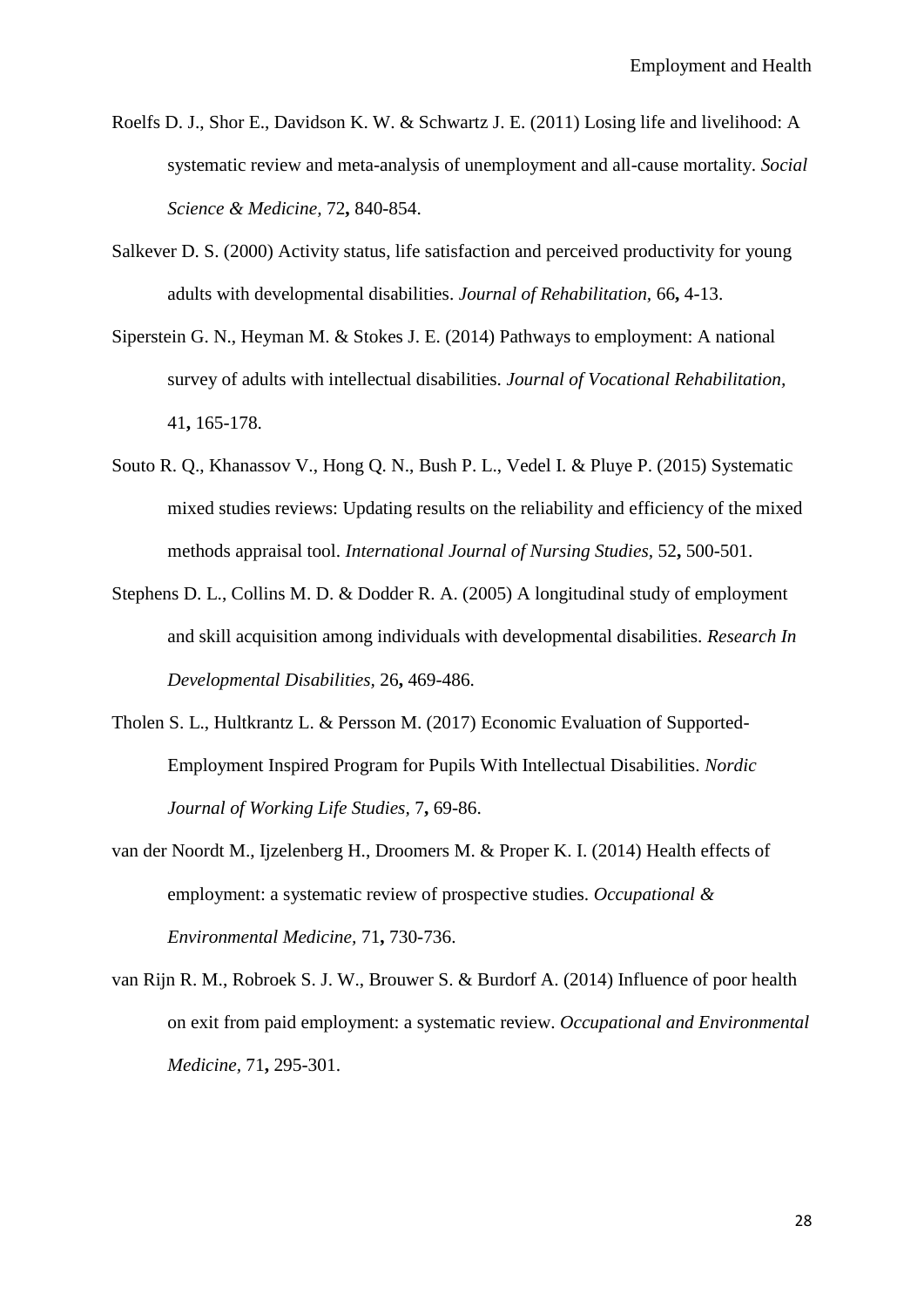- Verdugo M. A., Jordán de Urríes F. B., Jenaro C., Caballo C. & Crespo M. (2006) Quality of Life of Workers with an Intellectual Disability in Supported Employment. *Journal of Applied Research in Intellectual Disabilities,* 19**,** 309-316.
- Walsh P. N., Lynch C. & deLacey E. (1994) Supported employment for Irish adults with intellectual disability: the OPEN ROAD experience. *International Journal Of Rehabilitation Research,* 17**,** 15-24.
- White J. & Weiner J. S. (2004) Influence of least restrictive environment and community based training on integrated employment outcomes for transitioning students with severe disabilities. *Journal of Vocational Rehabilitation,* 21**,** 149-156.
- Wistow R. & Schneider J. (2003) Users' views on supported employment and social inclusion: a qualitative study of 30 people in work. *British Journal of Learning Disabilities,* 31**,** 166-173.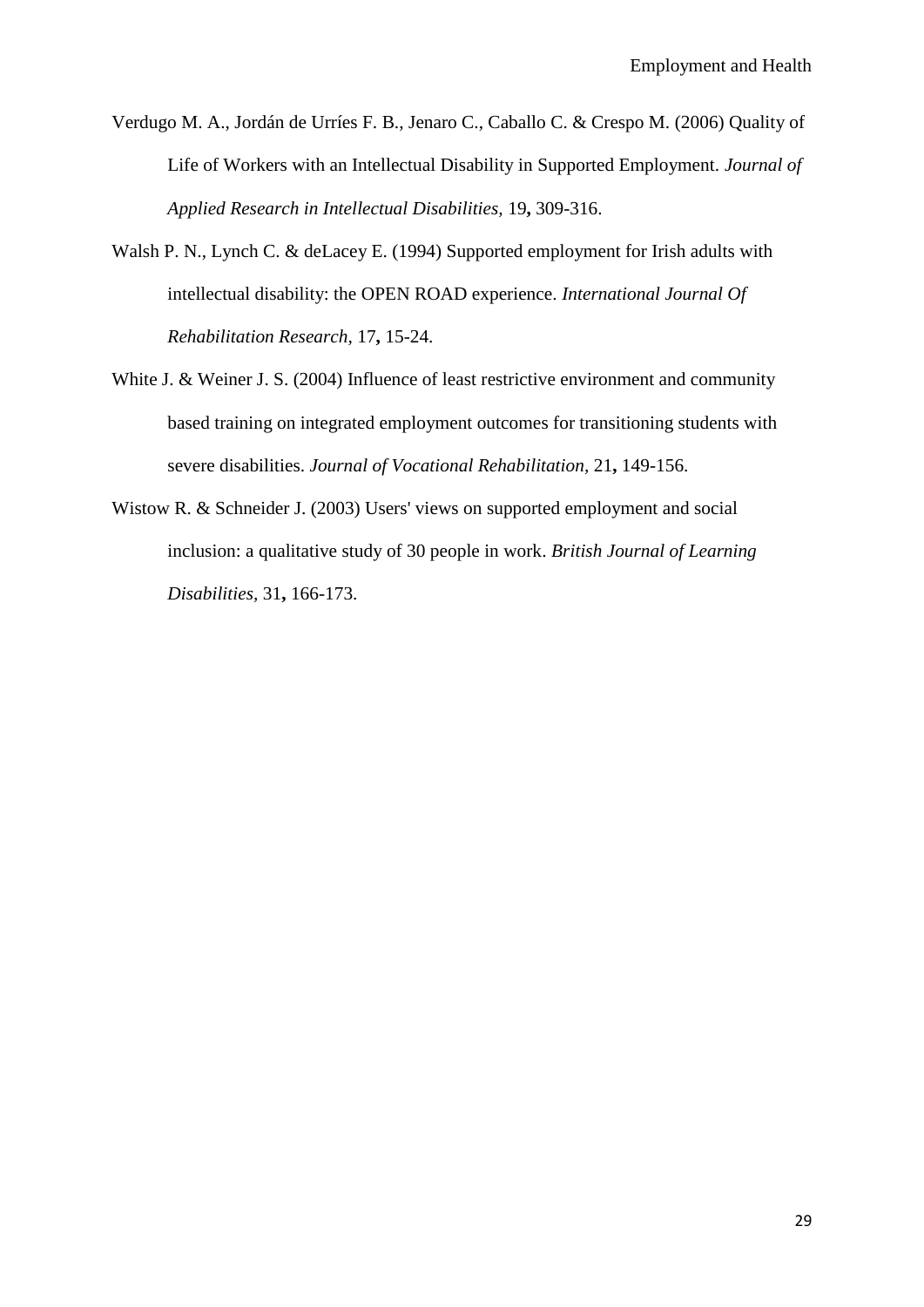#### **Appendix 1: Example of Database Specific Search Terms (Medline)**

Limiters: English language, 1990-2017, Age Related: Adolescent: 13-18 years, Young Adult: 19-24 years, Adult: 19-44 years, Middle Aged: 45-64 years, Middle Aged + Aged: 45 + years, Aged: 65+ years, Aged, 80 and over, All Adult: 19+ years

( AB ( "Affective disorder" OR Anxiety OR "Behaviour\* problems" OR "behavior\* problems" OR "Challenging behaviour\*" OR "challenging behaviour\*" OR "Chronic disease\*" OR "Days in bed" OR Depress\* OR Disease\* OR "Emotional disorder\*" OR "emotional problems" OR Health OR Hospitalization OR hospitalisation OR "ill-health" OR "ill health" OR illness OR "Medical diagnoses" OR Medication\* OR "Mental disorder\*" OR "Mental health" OR "Mental illness" OR "Mood disorder\*" OR Mortality OR "Nervous complaints" OR "nervous symptoms" OR Neurosis OR neuroses OR "neurotic disorder\*" OR "Physical limitations" OR "Physician visits" OR psychiatric OR "Psychological distress" OR "Psychological symptoms" OR "Risk of death" OR Sickness OR "Somatic symptoms" OR Stress ) OR (MH "Health Status+") OR (MH "Health+/TD/SN") OR (MH "Morbidity+") OR (MH "Mortality+") OR (MH "Mental Disorders+/EP/ET") OR (MH "Disease+") OR (MH "Behavioral Symptoms+/EP/ET") OR (MH "Health Services+/UT") )

## AND

( ( ( MH "Occupations+" OR MH "Work+" OR MH "Employment+") OR AB ( Apprenticeship\* OR Career OR "Economically active" OR "economically inactive" OR Employee OR Employment OR Income OR Job\* OR "Labour force" OR "labor force" OR "Labour participation" OR "labor participation" OR "labor market" OR "labour market" OR "micro enterprise\*" OR NEET OR "not in education employment or training" OR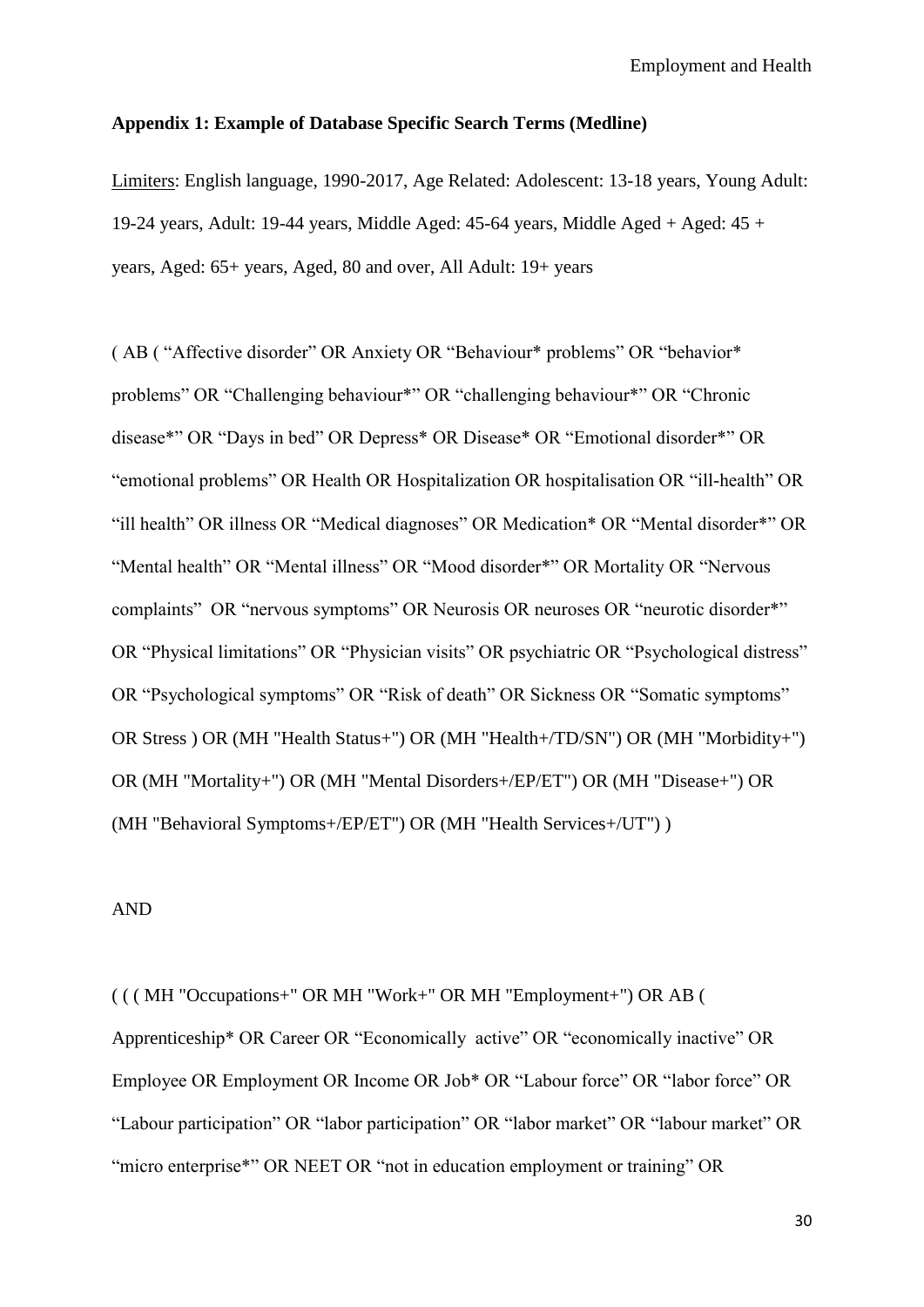Occupation OR Productiv\* OR "seeking work" OR "social enterprise\*" OR "social firm\*" OR Unemployed OR Unemployment OR Vocation\* OR workless\* ) OR TI (work\*) OR TI (employed) ) )

AND

( ( (TI ( learning N1 (disab\* or difficult\* or handicap\*) ) OR TI ( mental\* N1 (retard\* or disab\* or deficien\* or handicap\*) ) OR TI ( intellectual\* N1 (disab\* or impair\* or handicap\*) ) OR TI development\* N1 disab\* OR TI ( multipl\* N1 (handicap\* or disab\*) ) OR TI "Down\* syndrome" OR (MH "Developmental Disabilities") OR (MH "Intellectual Disability+") OR (MH "mentally disabled persons")) )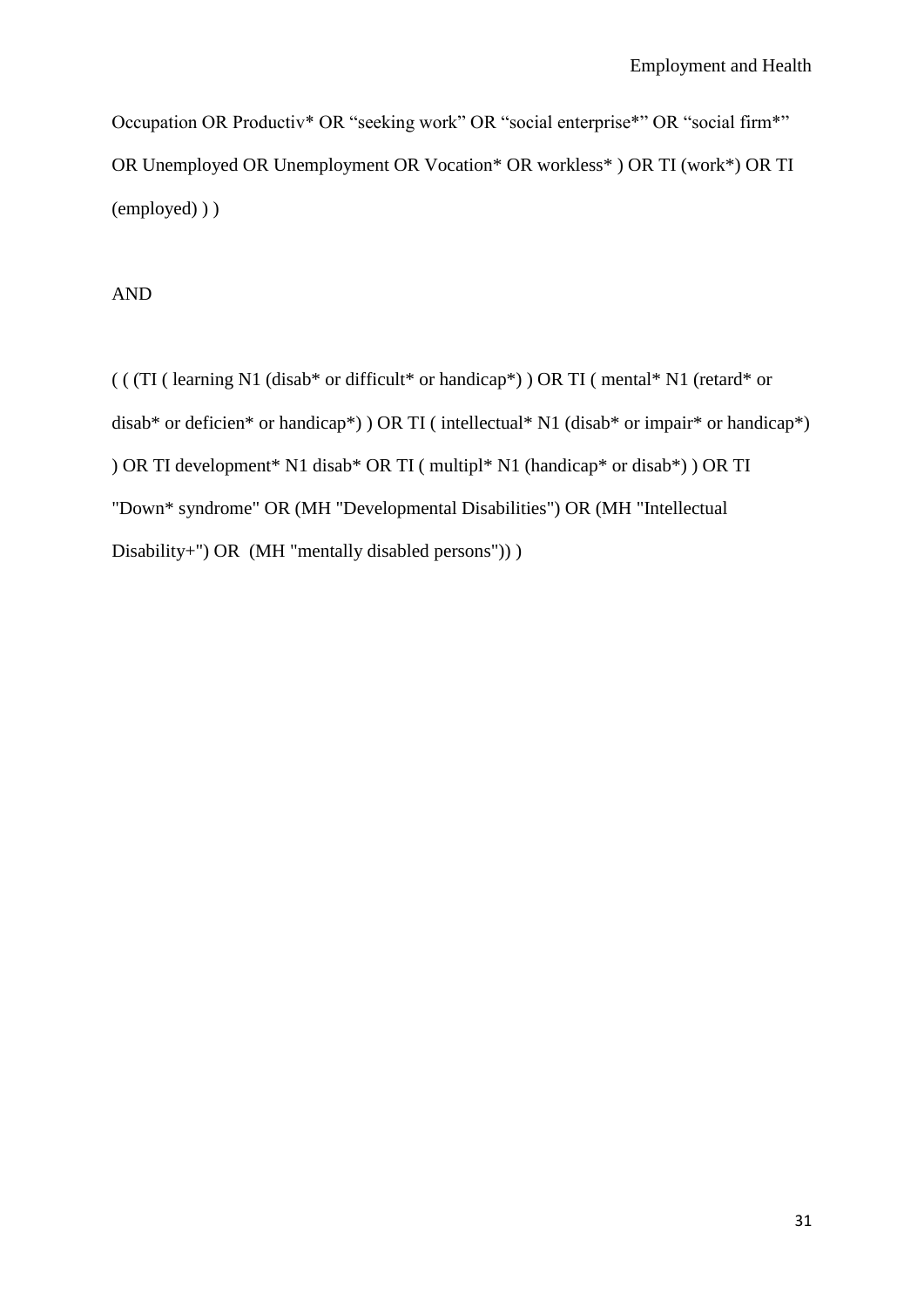## Figure 1

*Flowchart of Study Identification*

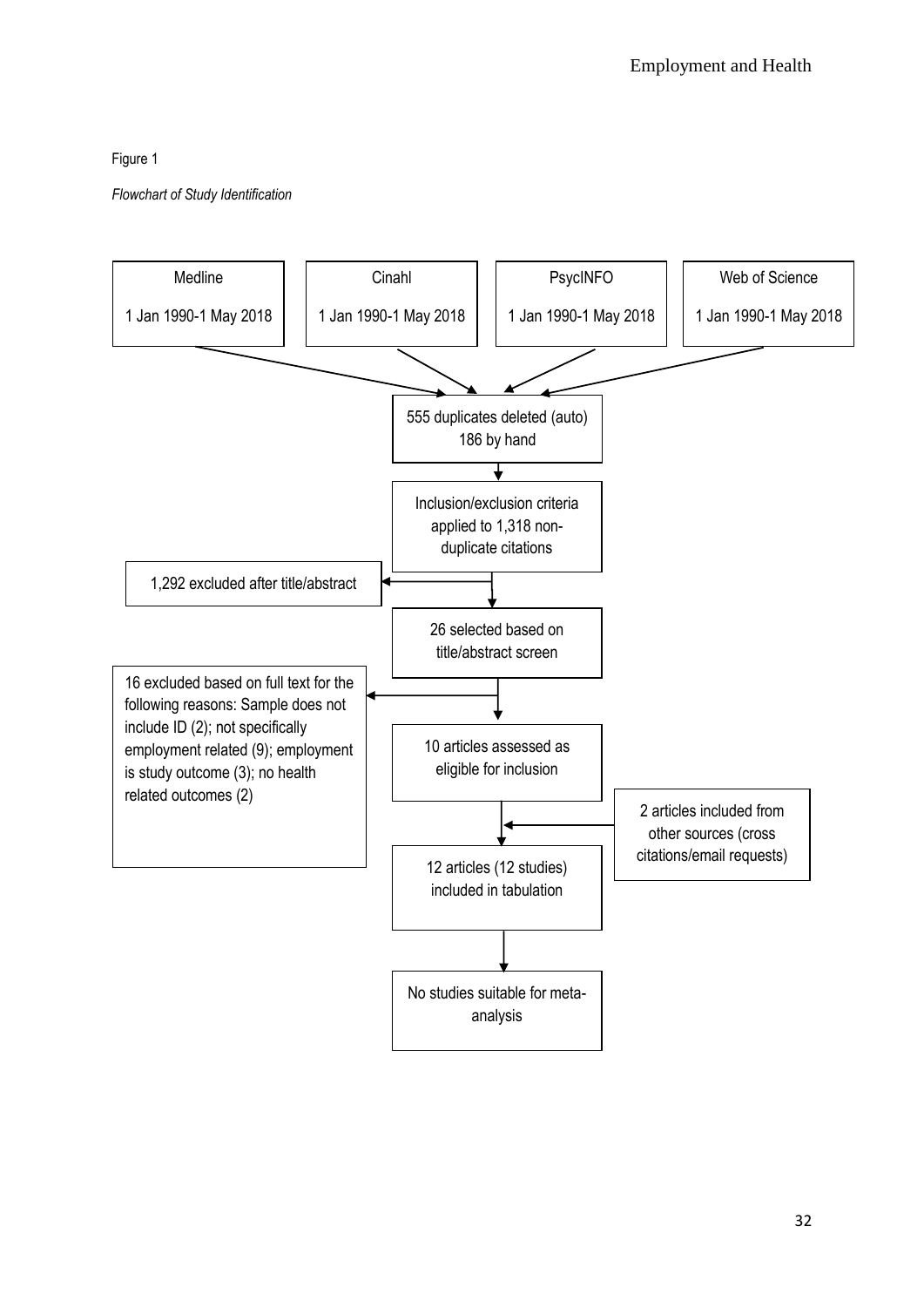|  |  |  |  |  | Table 1: Summary of studies regarding the association between employment & health (see bottom of table for list of abbreviations) |  |  |  |  |  |  |  |
|--|--|--|--|--|-----------------------------------------------------------------------------------------------------------------------------------|--|--|--|--|--|--|--|
|--|--|--|--|--|-----------------------------------------------------------------------------------------------------------------------------------|--|--|--|--|--|--|--|

| <b>MMAT</b> First<br>Rating <sup>1</sup> | Type & Author &<br>year | Country Focus |                                                                                                                                                           | Design                                                                                                                                   | Key sample<br>features                                                                                                                                                  | Sample<br>size                                               | Age range<br>(mean (SD);<br>median)                                                                                         | %<br>male | <b>Relevant Outcome</b><br>measures                                                                                                                                            | Results                                                                                                                                                                                                                                                                                                                                                                                                                                |
|------------------------------------------|-------------------------|---------------|-----------------------------------------------------------------------------------------------------------------------------------------------------------|------------------------------------------------------------------------------------------------------------------------------------------|-------------------------------------------------------------------------------------------------------------------------------------------------------------------------|--------------------------------------------------------------|-----------------------------------------------------------------------------------------------------------------------------|-----------|--------------------------------------------------------------------------------------------------------------------------------------------------------------------------------|----------------------------------------------------------------------------------------------------------------------------------------------------------------------------------------------------------------------------------------------------------------------------------------------------------------------------------------------------------------------------------------------------------------------------------------|
| <b>MM</b>                                | <b>Banks</b><br>2010    |               | Scotland Job breakdown<br>& psychological<br>well-being                                                                                                   | Longitudinal.<br>Semi-<br>structured<br>1 (entered<br>week within the months<br>previous 3<br>months) & time<br>2 (9-12 months<br>later) | People with<br>intellectual<br>disabilities (ID)<br>interviews time who had secured<br>supported<br>employment for employment (SE)<br>at least 3hrs a in the previous 3 | 49                                                           | $16 - 53$<br>(31.2 (11.1); ns)                                                                                              | 61.2      | Self-report measure<br>of depression &<br>anxiety (adapted<br>form of the Hospital<br>Anxiety &<br><b>Depression Scale</b><br>(HADS)); themes<br>from qualitative<br>responses | By time 2, 13 of 49 jobs had broken down, 4 of whom secured another<br>job so left out of quantitative analysis. No differences on HADS<br>between participants who did & did not stay in employment. However,<br>qualitative interviews with participants whose jobs were not sustained<br>suggest the majority were left with reduced income, too much time on<br>their hands, & some experienced feelings of failure & hopelessness |
| QNR                                      | Beyer<br>2010           | Wales         | Comparison of<br>quality of life<br>(QoL) outcomes questionnaire<br>for people with<br>ID in SE, day<br>services (DS) &<br>employment<br>enterprises (EE) | Interviews to<br>collect<br>& scale data                                                                                                 | Adults with ID in<br>SE, EE, DS, or<br>non-disabled co-<br>workers (ND) of<br>those in SE                                                                               | <b>SE 17</b><br><b>EE 10</b><br><b>DS 10</b><br><b>ND 17</b> | <b>SE</b><br>ns (34 (ns); ns); EE 40<br>EE.<br>ns (39 (ns); ns); ND 41<br>DS<br>ns (42 (ns); n);<br>ND.<br>ns (38 (ns); ns) |           | SE 76 Objective &<br>subjective scores for<br>DS 90 health domain of<br>Comprehensive<br>Quality of Life Scale or DS<br>(ID or adult version)                                  | Significant difference for objective health (mean (SD) scores: SE 13.2<br>(1.8), EE 11.2 (2.4), DS 10.1 (2.3), ND co-workers 14.2 (0.8)). No<br>significant difference across groups for subjective health. Overall,<br>supported employees reported better health than people with ID in EE                                                                                                                                           |
| QNR<br>$***$                             | Emerson UK<br>2014      |               | Perceptions of<br>neighbourhood<br>quality, social & cross-sectional<br>civic<br>participation &<br>the self-rated<br>health of adults<br>with ID         | Secondary<br>analysis of<br>data from<br>Understanding<br>Society                                                                        | People with ID<br>living in general<br>households                                                                                                                       | 299 with<br>ID <sup>2</sup>                                  | 16-49<br>(ns (ns); ns)                                                                                                      | 38        | Self-rated health;<br>recoded into binary<br>variable:<br>'excellent/very<br>good/good' versus<br>'fair/poor'                                                                  | More positive self-rated health was statistically uniquely associated<br>with being employed for 16 or more hours per week (OR 4.31, 95% CI<br>$[1.64 - 11.31]$                                                                                                                                                                                                                                                                        |
| QNR<br>****                              | Emerson England<br>2008 |               | Socio-economic Cross-sectional Adults with<br>disadvantage & survey<br>self-rated health<br>of adults with ID                                             |                                                                                                                                          | mild/moderate ID.<br>26% in paid<br>employment                                                                                                                          | 1,273                                                        | $16 - 55 +$<br>(ns (ns); ns)                                                                                                | 58        | Self-rated health;<br>recoded into binary<br>variable 'Not good'<br>versus 'fairly<br>good/very good'                                                                          | Significant difference in self-rated health for those in paid employment<br>(very good 48%, fairly good 44%, not good 9%) versus unemployed<br>(41%, 41% & 18%). For those not in paid employment 'Not good vs<br>fairly good/very good' OR 1.31, 95% CI not stated, p < .001 (by gender<br>interaction with stronger association for women)                                                                                           |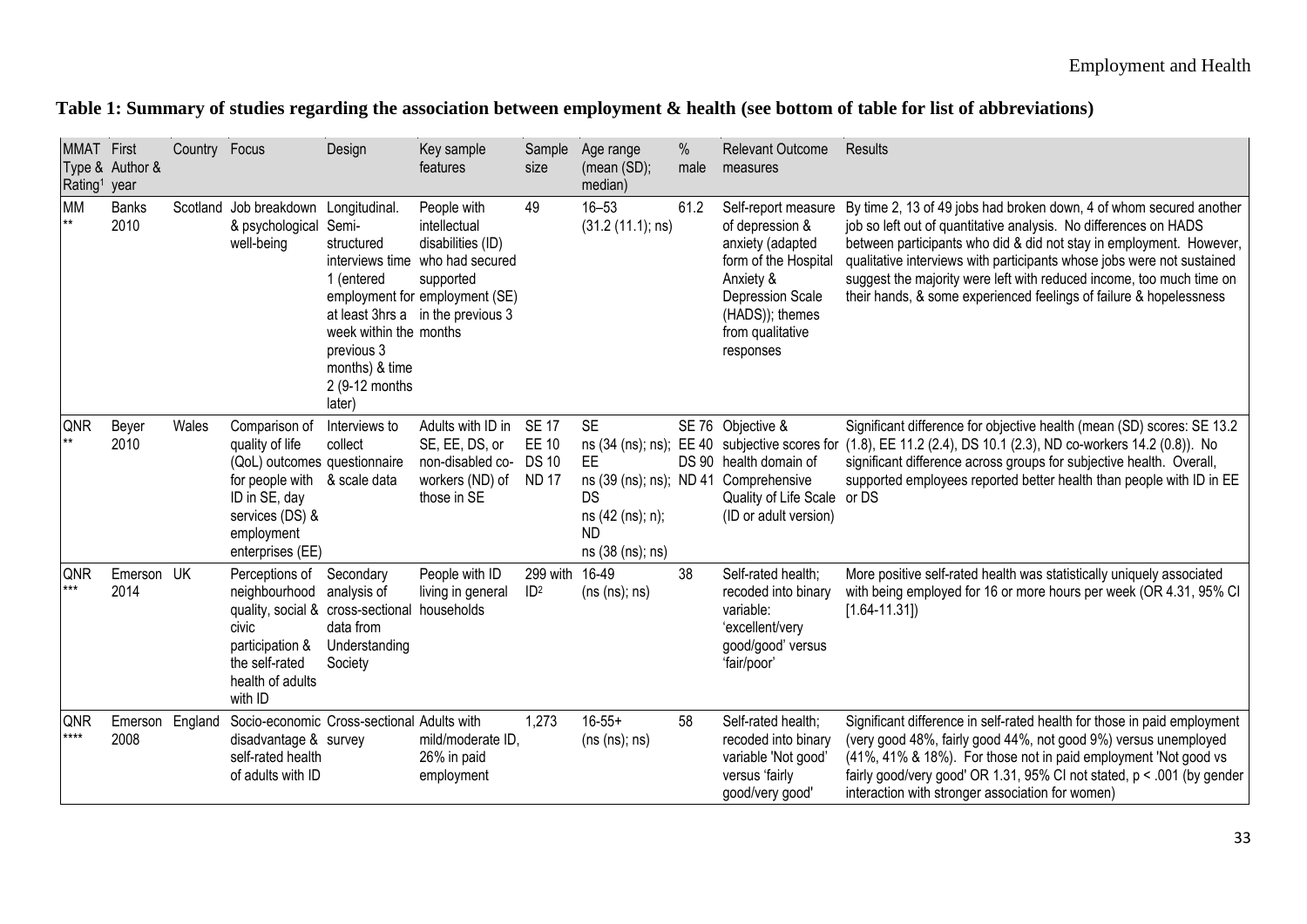| MMAT First<br>Rating <sup>1</sup> | Type & Author &<br>year | Country Focus     |                                                                                                                                                                | Design                                                                                                                                      | Key sample<br>features                                                                                                                                                       | Sample<br>size                                    | Age range<br>$(mean (SD))$ ;<br>median)                                                   | %<br>male | Relevant Outcome<br>measures                                                                                                                                                      | Results                                                                                                                                                                                                                                                                                                                                                                                                                                                                                                                                                                                                                                                                                                                                  |
|-----------------------------------|-------------------------|-------------------|----------------------------------------------------------------------------------------------------------------------------------------------------------------|---------------------------------------------------------------------------------------------------------------------------------------------|------------------------------------------------------------------------------------------------------------------------------------------------------------------------------|---------------------------------------------------|-------------------------------------------------------------------------------------------|-----------|-----------------------------------------------------------------------------------------------------------------------------------------------------------------------------------|------------------------------------------------------------------------------------------------------------------------------------------------------------------------------------------------------------------------------------------------------------------------------------------------------------------------------------------------------------------------------------------------------------------------------------------------------------------------------------------------------------------------------------------------------------------------------------------------------------------------------------------------------------------------------------------------------------------------------------------|
| QNR<br>****                       | Emerson UK<br>2018a     |                   | Association<br>between<br>employment<br>status & health<br>in people with<br>ID & people<br>with borderline<br>intellectual<br>functioning<br>(BIF)            | Secondary<br>analysis<br>(cross-<br>sectional<br>analyses) of<br>population<br>based cohort<br>study                                        | Children born<br>during one week<br>in the UK in 1970, BIF<br>identified as<br>having ID or BIF                                                                              | 15,453<br>(ID 426,<br>2,108,<br>non-ID<br>12,919) | Analyses at age ns<br>26, 30, 34, 38,<br>42 (mental<br>health measure<br>$n/a$ at age 38) |           | Binary measure of<br>self-reported health<br>('excellent/very<br>good/good' versus<br>'fair/poor/very poor').<br>measure of mental<br>health                                      | People with ID & BIF had markedly lower employment rates & poorer<br>health than other participants at all waves of data collection.<br>Prevalence of both poor self-rated health & mental health was greater<br>in every analysis across age and participant groups for economically<br>inactive participants & participants in part-time employment compared<br>Malaise Inventory for to participants in full-time employment (statistically significant in 51 of<br>the 54 comparisons). For all three groups the prevalence of poor<br>health increased with number of exposures to economic inactivity                                                                                                                              |
| QNR<br>****                       | Emerson UK<br>2018b     |                   | Association<br>between non-<br>standard<br>employment<br>(NSE), job<br>insecurity &<br>health among<br>adults with &<br>without<br>intellectual<br>impairments | Secondary<br>analysis<br>(cross-<br>sectional<br>analyses) of<br>population<br>based cohort<br>study                                        | Children born<br>during one week<br>in the UK in 1970, BIF<br>identified as<br>having ID or BIF                                                                              | 15,453<br>2,108,<br>non-ID<br>12,919)             | Analyses at age ns<br>(ID 426, 30, 34 & 42)                                               |           | Binary measure of<br>self-reported health<br>('excellent/very<br>good/good' versus<br>'fair/poor/very poor').<br>measure of mental<br>health                                      | At all three ages & for both health indicators cohort members in all<br>three groups were more likely to have poorer health status if exposed<br>to NSE or job insecurity. In general, those who transitioned out of<br>economic inactivity to either NSE or standard employment had<br>significantly better general & mental health than those who remained<br>Malaise Inventory for economically inactive. In all analyses transitioning from NSE to<br>economic inactivity was associated with significantly poorer health<br>(when compared to remaining in NSE), while there were no significant<br>differences in health status between those transitioning from NSE to<br>standard employment (when compared to remaining in NSE) |
| QNR<br>****                       | Foley<br>2014           |                   | Australia Relationship<br>between post-<br>school day<br>occupations of<br>people with<br>Down syndrome completed<br>& change in<br>behaviour                  | Longitudinal.<br>Questionnaires with Down<br>completed in<br>2009 & 2011;<br>questionnaire<br>2004 used to<br>adjust for prior<br>behaviour | Young people<br>syndrome from<br>population-based<br>database<br>covering Western<br>Australia who<br>were in the same<br>post-school day<br>occupation from<br>2009 to 2011 | 103                                               | $10 - 24$<br>$(17.2 (4.3); ns)^1$                                                         | 56.83     | Behavioural &<br>emotional problems<br>measured using the<br>Developmental<br><b>Behaviour Checklist</b><br>(DBC). Main<br>outcome change in<br>behavioural<br>problems 2009-2011 | Those in open employment experienced a decline in range, intensity &<br>overall behaviour problems after adjusting for known confounding<br>variables. Those in sheltered employment also experienced a decline<br>but this was less marked than for those in open employment. Those in<br>day recreation programs experienced an increase in range, intensity &<br>overall behaviour problems. In comparison to those in open<br>employment, those in day recreation programs experienced significant<br>worsening in behaviour both in the unadjusted (effect size -0.14, 95%<br>CI [-0.24, -0.05]) & adjusted models (effect size -0.15, 95% CI [-0.29,<br>$-0.01$ ])                                                                 |
| QNR<br>***                        | Haider<br>2014          | Australia Factors | associated with<br>polypharmacy<br>in a state-wide                                                                                                             | Population<br>based cross-<br>sectional<br>survey                                                                                           | People with ID on 897<br>state-wide<br>administrative<br>database                                                                                                            |                                                   | 18-82<br>$(41.6$ (ns); 41)                                                                | 55.5      | Polypharmacy: use<br>of 5 or more<br>prescribed<br>medicines in past                                                                                                              | Polypharmacy rates were: employed 9.1%, 95% CI [3.6-21.1],<br>unemployed 24.3%, 95% CI [19.9-29.3], crude OR 3.51, 95% CI<br>[1.67-7.40], adjusted OR 2.72, 95% CI [1.26-5.87] (adjusted for age,<br>sex, & severity of ID)                                                                                                                                                                                                                                                                                                                                                                                                                                                                                                              |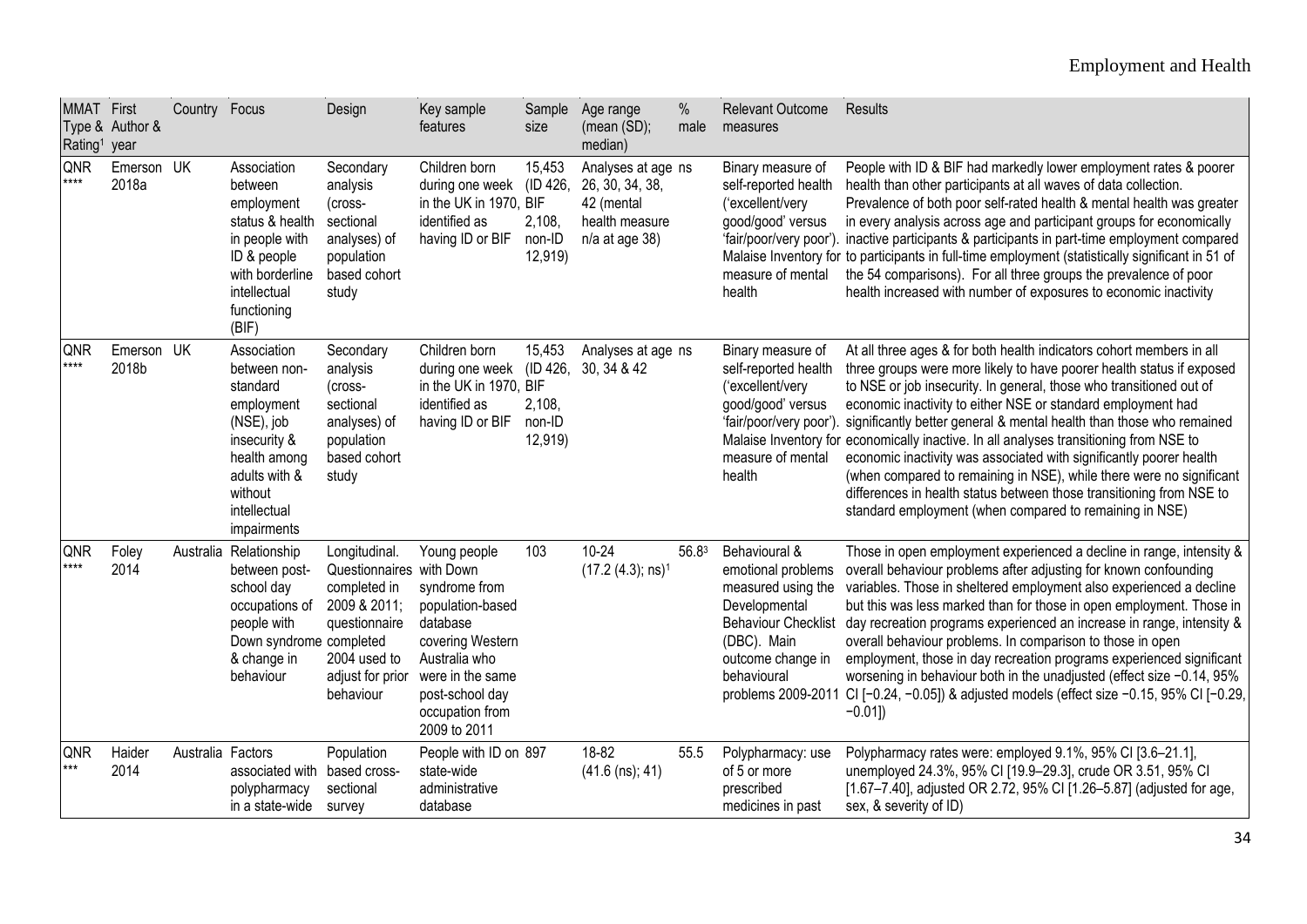## Employment and Health

| MMAT First<br>Rating <sup>1</sup> year | Type & Author &           | Country Focus |                                                                                                                          | Design                                                                                                                                                                             | Key sample<br>features                                                                                                                                                                                         | Sample<br>size | Age range<br>(mean (SD);<br>median) | %<br>male | Relevant Outcome<br>measures                                                                                            | Results                                                                                                                                                                                                                                                                                                                                                                                                                                                                                                                                                                                                             |
|----------------------------------------|---------------------------|---------------|--------------------------------------------------------------------------------------------------------------------------|------------------------------------------------------------------------------------------------------------------------------------------------------------------------------------|----------------------------------------------------------------------------------------------------------------------------------------------------------------------------------------------------------------|----------------|-------------------------------------|-----------|-------------------------------------------------------------------------------------------------------------------------|---------------------------------------------------------------------------------------------------------------------------------------------------------------------------------------------------------------------------------------------------------------------------------------------------------------------------------------------------------------------------------------------------------------------------------------------------------------------------------------------------------------------------------------------------------------------------------------------------------------------|
|                                        |                           |               | representative<br>population of<br>adults with ID                                                                        |                                                                                                                                                                                    |                                                                                                                                                                                                                |                |                                     |           | two weeks                                                                                                               |                                                                                                                                                                                                                                                                                                                                                                                                                                                                                                                                                                                                                     |
| QNR<br>**                              | Jiranek<br>1990           |               | Australia Psychological<br>well-being in<br>competitive<br>employment,<br>sheltered<br>employment or<br>unemployment     | Interviews to<br>collect<br>questionnaire<br>& scale data                                                                                                                          | People with<br>borderline or mild 29 ND<br>ID in competitive<br>employment,<br>sheltered<br>employment, or<br>unemployment<br>for at least 3<br>months plus ND<br>comparison<br>group                          | 44 ID          | $20 - 25$<br>(ns (ns); ns)          | 56.8      | Rosenberg's<br>Depressive Affect<br>Scale (high<br>score=higher<br>depressive affect)                                   | Those competitively employed showed lower depressive affect. Those<br>with ID in competitive employment had similar depressive affect to ND<br>unemployed. Scores were: ID competitive employment 1.3 (0.7);<br>sheltered employment 1.6 (1.2), unemployed 1.9 (0.9). ND employed<br>0.3 (0.8), unemployed 1.2 (1.9). However, ANOVA showed no<br>significant effect by ID group for depressive affect                                                                                                                                                                                                              |
| QNR<br>$***$                           | Lunsky<br>2011            | Canada        | Life events &<br>hospital<br>emergency<br>department<br>(ED) use                                                         | Standardised<br>form including<br>life events in<br>past 12 months least one<br>completed by<br>staff as part of<br>agency<br>protocol<br>following<br>behavioural<br>crisis event | People with ID<br>who had<br>experienced at<br>behavioural crisis                                                                                                                                              | 746            | 10-82<br>(36.3 (14.4); ns)          | 62.5      |                                                                                                                         | Visit or no visit to ED Being unemployed for more than one month occurred at a higher rate<br>in the group that visited ED (15.4%) relative to the group that did not<br>visit ED (3.2%), absolute risk increase 0.37, 95% CI [0.21, 0.51]. This<br>was the second largest absolute risk increase after drug or alcohol<br>problem (0.38, 95% CI [0.19, 0.56]. Laid off or fired from work was<br>not significant                                                                                                                                                                                                   |
| QNR<br>$***$                           | $Mc-$<br>Glinchey<br>2013 | Ireland       | Association<br>between<br>employment<br>status & health,<br>loneliness,<br>social activities, necessary)<br>& depression | First wave of<br>longitudinal<br>study; data<br>(proxy if                                                                                                                          | People with ID<br>receiving or<br>eligible to receive<br>from interviews services. 6.6% in<br>paid employment,<br>7.4% attended<br>day service but<br>perceived<br>themselves as<br>employed, 12%<br>sheltered | 753            | 41-65<br>(ns (ns); ns)              | 45        | Self-rated health<br>(excellent, very<br>good, good, fair &<br>poor), & doctor's<br>diagnosis of<br>depression (yes/no) | Employment status significantly associated with health status when no<br>other variables were controlled for (fair/poor health: paid employment<br>8.3%, sheltered employment 10.8%, 'perceived employment' 7.7% and<br>unemployment 14.7%). Those in sheltered or perceived employment &<br>those unemployed more likely to have a doctor's diagnosis of<br>depression than those in paid employment. When age, level of ID,<br>gender, type of residence & level of education were controlled for<br>employment status was not significantly related to self-reported health<br>status or diagnosis of depression |